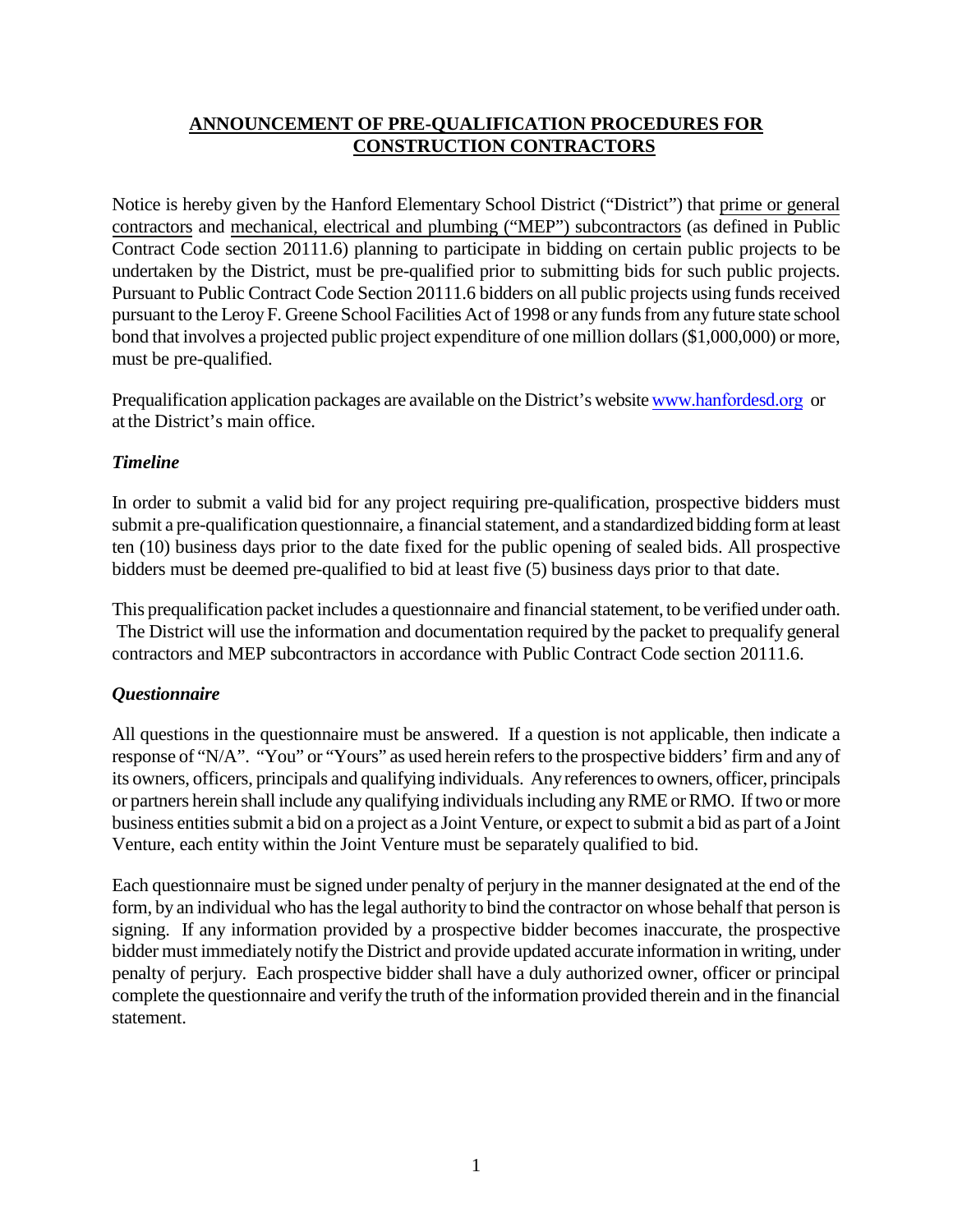#### *Financial Statement*

In addition to completing the attached questionnaire, each prospective bidder must submit its most current reviewed or year-end audited financial statement, which must have been prepared by a certified public accountant within twelve (12) months of each prospective bidder's submission of the prequalification package. Each prospective bidder must also provide its most current financial statement. Finally, each prospective bidder must submit a notarized statement from an admitted surety insurer (approved by the California Department of Insurance and authorized to issue bonds in the State of California) which states your current bonding capacity.

Financial statements submitted with this prequalification package shall not be prepared by any individual who is in the regular employ of the firm submitting the statement, nor by any individual or entity who has more than a ten percent (10%) financial interest in the firm's business. If the individual or entity that prepared a financial statement submitted with this prequalification package has any financial interest in the firm's business, the firm shall notify the District of such financial interest in a separate signed statement accompanying this prequalification package.

#### *Submission*

Prospective bidders are encouraged to submit prequalification packages as soon as possible, so that they may be notified of prequalification status well in advance of the bid process. The prequalification packages should be sealed, marked "**CONFIDENTIAL PREQUALIFICATION**," and mailed, emailed or hand delivered to the following:

William Potter (wpotter@hanfordesd.org) Director of Facilities Hanford Elementary School District PO Box 1067 Hanford, CA 93232

The questionnaire answers and financial statements included in the prequalification packages submitted by prospective bidders are not public records and are not open to public inspection. All such information provided will be kept confidential to the extent permitted by law, although the contents may be disclosed to third parties for the purpose of verification, investigation of substantial allegations, and in the process of any subsequent proceedings. State law requires that the names of contractors applying for prequalification status shall be public records subject to disclosure, and the first page of the questionnaire will be used for that purpose.

#### *Evaluation by the District*

The District will evaluate the information provided and issue each submitting prospective bidder a rating of "Prequalified" or "Not Prequalified." The District's decision will be based on the information provided, references, and such additional outside information as the District in its discretion deems reasonable and necessary to obtain. The District may, but is not obligated to, investigate the truth of any statements or information provided by a prospective bidder in response hereto.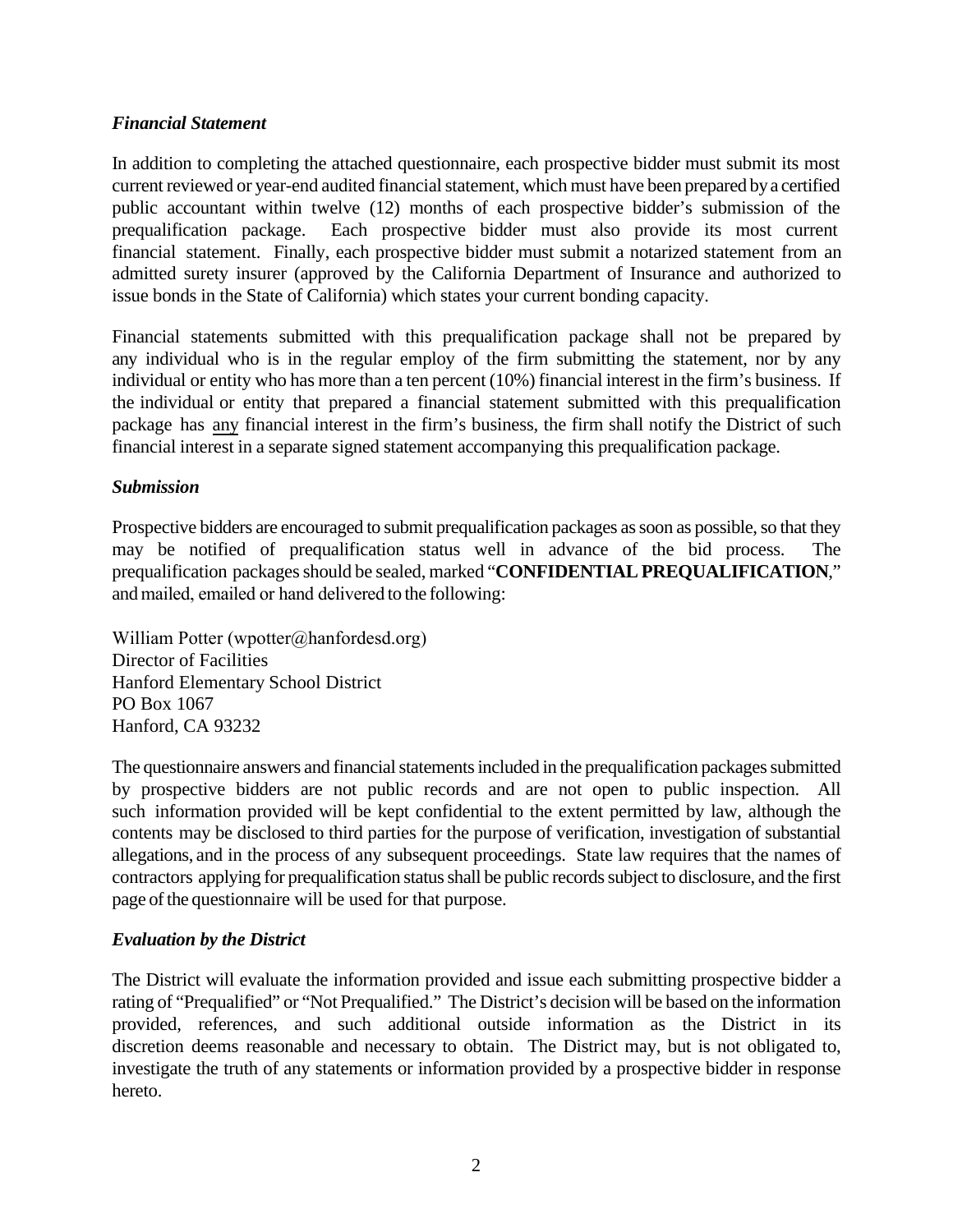Prequalification approval will remain valid for one (1) calendar year from the date of notice of qualification, except that the District reserves the right during that calendar year to adjust, increase, limit, suspend or rescind the pre-qualification ratings based on subsequently learned information and after giving notice of the proposed action to the prospective bidder and an opportunity for a hearing consistent with the hearing procedures described below for appealing a pre-qualification determination.

While it is the intent of the prequalification questionnaire and documents required herein to assist the District in determining bidder responsibility prior to the submission of bids and to aid the District in selecting the lowest responsible bidder, neither the fact of prequalification, nor any prequalification rating, will preclude the District from a post-bid consideration and determination on a specific project of whether a bidder has the quality, fitness, capacity and experience to satisfactorily perform the proposed work, and has demonstrated the requisite trustworthiness.

# *Appeal*

A prospective bidder who has timely submitted a completed application form, and who receives a rating of "Not Prequalified" from the District may appeal that determination. There is no appeal from a finding that a prospective bidder is not prequalified because of a late application or a failure to submit required information. A prospective bidder may appeal the District's decision with respect to its request for prequalification, by giving written notice to the District no later than five (5) business days after receipt of notice of its qualification status. Notice shall be sent to the address listed above. Unless a prospective bidder files a timely appeal, the prospective bidder waives any and all rights to challenge the qualification decision of the District, whether by administrative process, judicial process or any other legal process or proceeding. The District reserves the right to resolve appeals before or after bid opening or award of any contract. The date for submission and opening of bids for a specific project and any subsequent contract award will not be delayed or postponed to allow for completion of an appeal process.

After receipt of a request for appeal, the District will provide the prospective bidder any supporting evidence that has been received from others or adduced as a result of an investigation by the District. The appealing prospective bidder will be provided an opportunity to rebut any evidence. The District, in its sole discretion, may conduct a hearing regarding the prospective bidder's timely appeal. If such a hearing is conducted, the prospective bidder consents to the District's Chief Business Official, or his or her designee, to act as the hearing officer

# *Bidding*

Bids will not be accepted from any prospective bidder that did not timely submit a completed prequalification questionnaire and supporting documents, including financial statements, to the District. Omission of requested information, falsification of information, or failing to use the forms provided by the District may result in a finding of "not prequalified".

MEP subcontractors (licensed pursuant to Section 7058 of the Business and Professions Code, specifically contractors holding C-4, C-7, C-10, C-16, C-20, C-34, C-36, C-38, C-42, C-43, and C-46 licenses) must also meet prequalification requirements on all projects using funds received pursuant to the Leroy F. Greene School Facilities Act of 1998 or any funds from any future state school bond that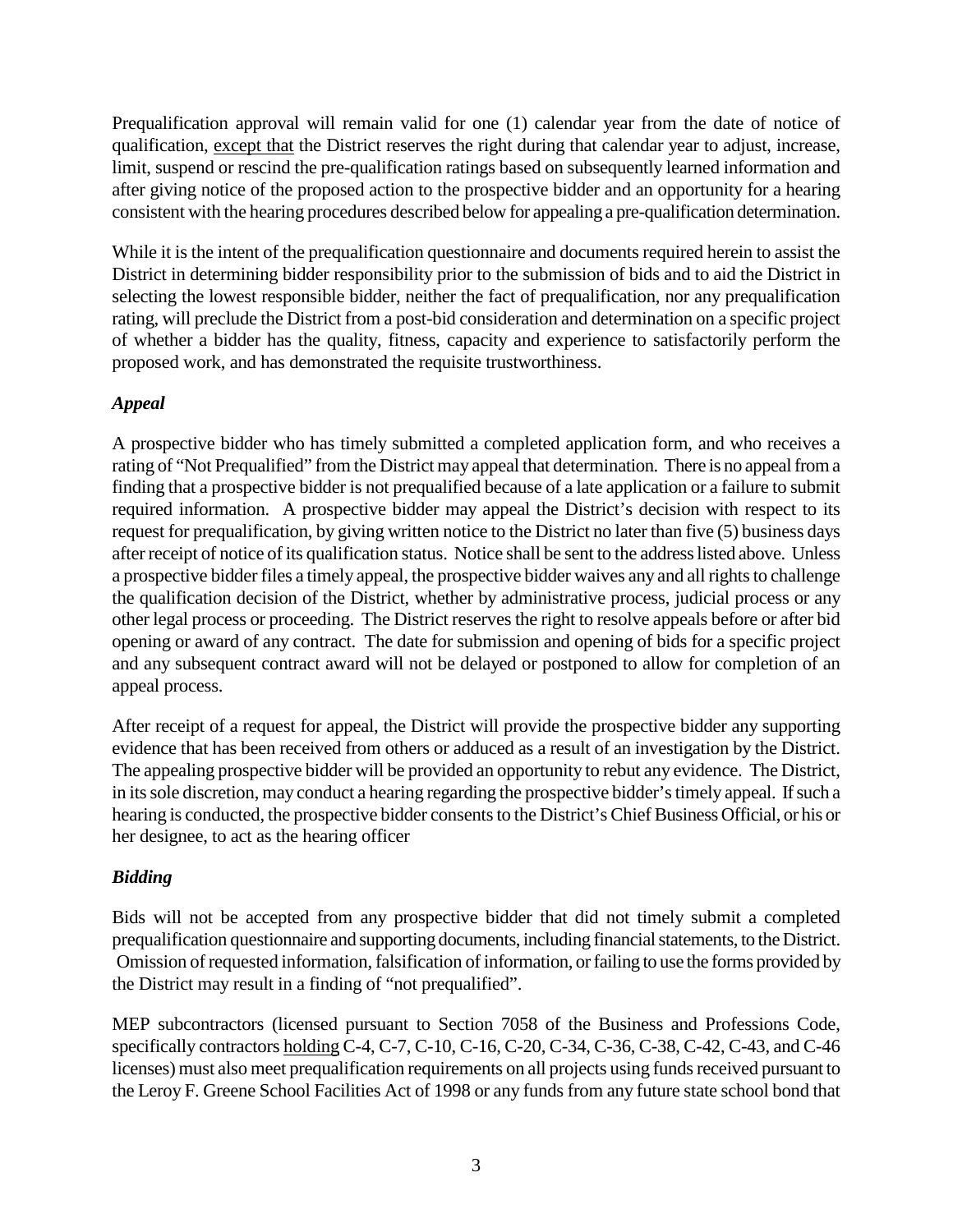involves a projected expenditure of one million dollars (\$1,000,000) or more. If a project includes electrical, mechanical, or plumbing components that will be performed by MEP subcontractors, a list of prequalified general contractors and MEP subcontractors will be made available by the District to all bidders at least five (5) business days prior to the dates fixed for the public opening of sealed bids.

If a general contractor uses any MEP subcontractor required for any project, such MEP subcontractor must be prequalified pursuant to these prequalification forms and requirements. If a MEP subcontractor in any general contractor bid is not prequalified, that bid will not be accepted.

Prospective bidders are warned that a project may have specific requirements that differ or are in addition to being properly prequalified pursuant to these documents. A determination that a contractor or MEP subcontractor is prequalified pursuant to these documents does not automatically mean a contractor or MEP subcontractor meets all of the requirements of a specific project. Prospective bidders are instructed to carefully review the requirements for each project before submitting a bid.

The District reserves the right to amend the prequalification packet at any time. The District reserves the right to waive minor irregularities and omissions in the information contained in the prequalification application submitted and to make all final determinations. Additionally, a determination by the District that a prospective bidder is prequalified does not amount to a final determination that such prospective bidder is responsible or responsive for purposes of bid evaluation. The District may, in accordance with applicable law reject a prequalified contractor's bid, and the District may additionally reject all bids if it determines such action is in the best interest of the public.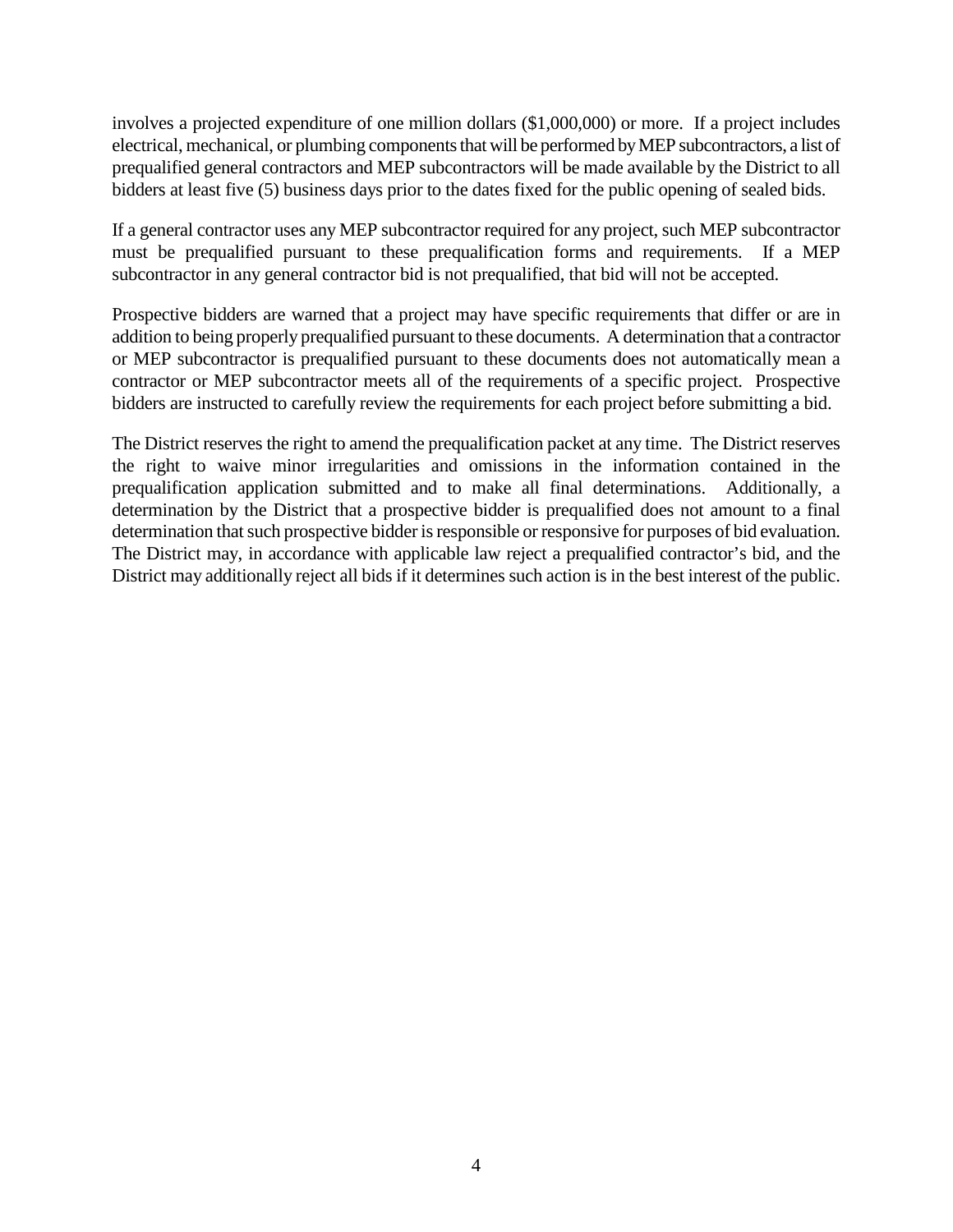**IMPORTANT INFORMATION: Please note: Declaration under penalty of perjury (last page of questionnaire) is required under State law. Failure to sign form will invalidate the prequalification packet. A passing score in general for prequalification does not guarantee that bidder will be eligible to bid this particular project. Contractors will receive a separate determination as to the overall prequalification dollar limit.** 

#### **CONTACT INFORMATION**

| (as it appears on license)                                                                                                                                                                                                     |                           |            |            |  |
|--------------------------------------------------------------------------------------------------------------------------------------------------------------------------------------------------------------------------------|---------------------------|------------|------------|--|
| Check one of the following:                                                                                                                                                                                                    |                           |            |            |  |
| Corporation<br>Partnership<br>Sole Proprietorship<br>Joint Venture                                                                                                                                                             |                           |            |            |  |
| Contact Person: Lawrence Contact Person:                                                                                                                                                                                       |                           |            |            |  |
| Address (City, State, Zip):                                                                                                                                                                                                    |                           |            |            |  |
|                                                                                                                                                                                                                                |                           |            |            |  |
|                                                                                                                                                                                                                                |                           |            |            |  |
| Contractor's License Number(s) and Types (Please include expiration date):                                                                                                                                                     |                           |            |            |  |
|                                                                                                                                                                                                                                |                           |            |            |  |
|                                                                                                                                                                                                                                |                           |            |            |  |
| Tax ID Number 1988 and 1988 and 1988 and 1988 and 1988 and 1988 and 1988 and 1988 and 1988 and 1988 and 1988 and 1988 and 1988 and 1988 and 1988 and 1988 and 1988 and 1988 and 1988 and 1988 and 1988 and 1988 and 1988 and 1 |                           |            |            |  |
| If firm is a sole proprietor or partnership:                                                                                                                                                                                   |                           |            |            |  |
|                                                                                                                                                                                                                                |                           |            |            |  |
| Company Union Status: Union                                                                                                                                                                                                    | Non-Union                 |            |            |  |
| <b>Minority Status:</b><br><b>MBE</b>                                                                                                                                                                                          | <b>DBE</b><br><b>DVBE</b> | <b>SBE</b> | <b>DBE</b> |  |
| <b>Other Minority Certification:</b>                                                                                                                                                                                           |                           |            |            |  |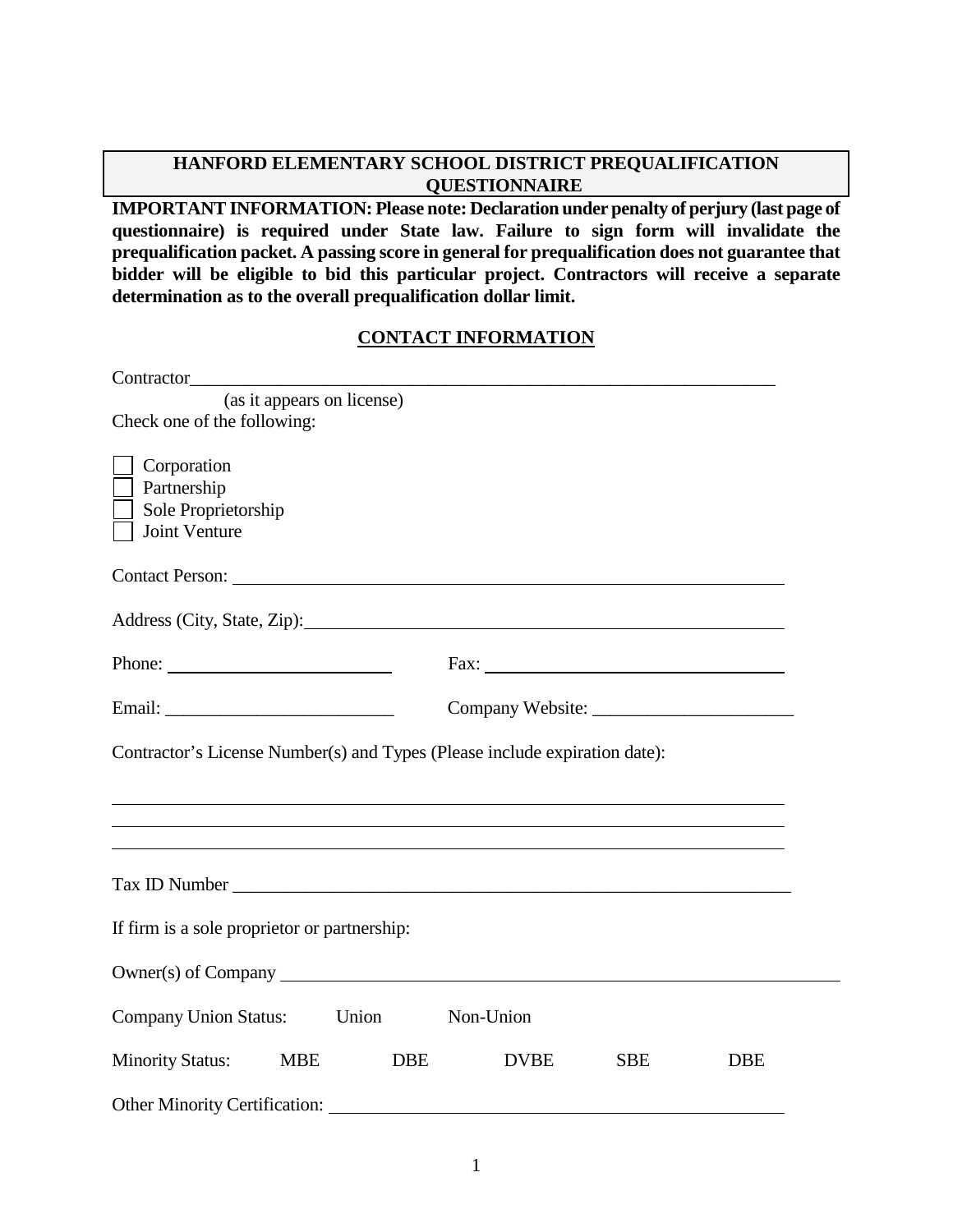# **PART I. ESSENTIAL REQUIREMENTS FOR QUALIFICATION**

**Contractor will be immediately disqualified if the answer to any of questions 1 through 6 is**   $\cdot$ <sup>[1](#page-5-0)</sup> $\cdot$ <sup>1</sup>

**To Contractors seeking prequalification as a subcontractor only: You must respond to all Part I questions, however your response to Part I, Question Number 5 will not be rated.**

**Contractor will be immediately disqualified if the answer to any of questions 7, 8, 9 or 10 is "yes."[2](#page-5-1) If the answer to question 9 is "yes," and if debarment would be the sole reason for denial of pre-qualification, any pre-qualification issued will exclude the debarment period.** 

| Contractor possesses a valid and current California Contractor's license for the project or |
|---------------------------------------------------------------------------------------------|
| projects for which it intends to submit a bid.                                              |
| $\Box$ Yes $\Box$ No                                                                        |

2. Contractor has a liability insurance policy with a policy limit of at least \$1,000,000 per occurrence and \$2,000,000 aggregate.

Yes No **(Please provide a current Certificate of Insurance as verification)**

- 3. Contractor has current workers' compensation insurance policy as required by the Labor Code or is legally self-insured pursuant to Labor Code section 3700 *et. seq*.  $\Box$  Yes  $\Box$  No  $\Box$  Contractor is exempt from this requirement, because it has no employees
- 4. Have you attached your latest copy of a reviewed or audited financial statement with accompanying notes and supplemental information.<sup>[3](#page-5-2)</sup>  $\vert$  | Yes | | No

**NOTE: A financial statement that is not either reviewed or audited is not acceptable. A letter verifying availability of a line of credit may also be attached; however, it will be considered as supplemental information only, and is not a substitute for the required financial statement.**

<span id="page-5-0"></span> $1 \text{ A }$  "no" answer to Question 4 will not be disqualifying if the contractor is exempt from complying with Question 4, for reasons explained in footnote 3.

<span id="page-5-1"></span><sup>&</sup>lt;sup>2</sup> A contractor disqualified solely because of a "Yes" answer given to question 7, 8, or 10 may appeal the disqualification and provide an explanation of the relevant circumstances during the appeal procedure.

<span id="page-5-2"></span><sup>&</sup>lt;sup>3</sup> Public Contract Code section 20101(e) exempts from this requirement a contractor who has qualified as a small business pursuant to Government Code section  $14837(d)(1)$ , if the bid is "no more than 25 per cent of the qualifying amount provided in section 14837(d)(1)." As of August 12, 2013, the qualifying amount is \$10 million, and 25 per cent of that amount, therefore, is \$2.5 million.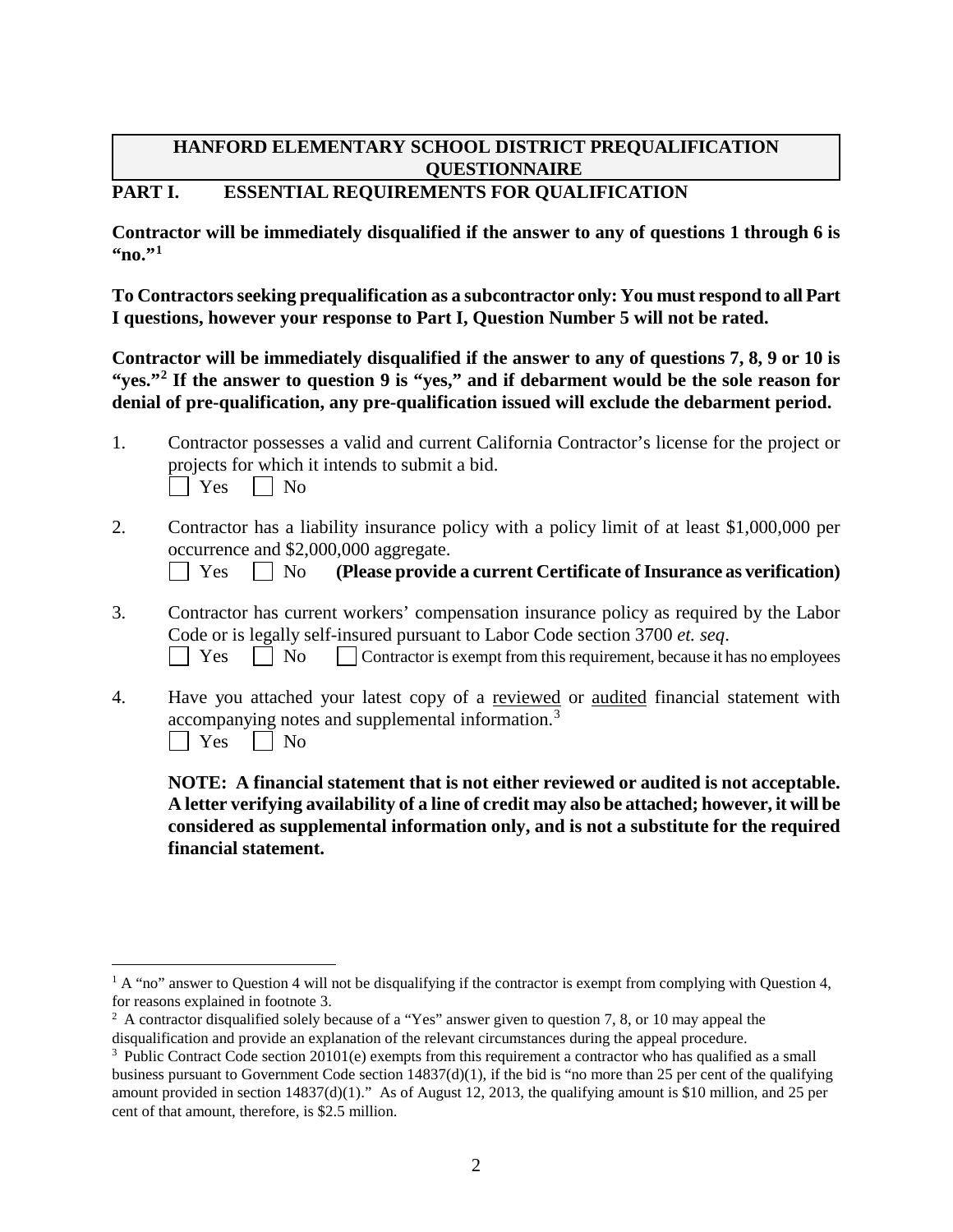5. Have you attached a notarized statement from an admitted surety insurer (approved by the California Department of Insurance) and authorized to issue bonds in the State of California, which states: (a) that your current bonding capacity is sufficient for the project for which you seek pre-qualification if you are seeking pre-qualification for a single project; or (if you are seeking pre-qualification valid for a year) (b) your current available bonding capacity?<sup>[4](#page-6-0)</sup>  $\Box$  Yes  $\Box$  No

**NOTE: Notarized statement must be from the surety company, not an agent or broker. Contractors seeking prequalification as a subcontractor only: You must respond to this question, however you will not be rated according to your response.** 

6. Are you currently registered with the Department of Industrial Relations in accordance with Labor Code section 1725.5?

 $\Box$  Yes  $\Box$  No

If yes, what is your registration number  $\Box$ 

Please submit proof of registration.

\_\_\_\_\_\_\_\_\_\_\_\_\_\_\_\_\_\_\_\_\_\_\_\_\_\_\_

- 7. Has your contractor's license been revoked at any time in the last five years?  $\Box$  Yes  $\Box$  No
- 8. Has a surety firm completed a contract on your behalf, or paid for completion because your firm was default terminated by the project owner within the last five (5) years?  $|$   $|$  Yes  $|$   $|$  No
- 9. At the time of submitting this pre-qualification form, is your firm ineligible to bid on or be awarded a public works contract, or perform as a subcontractor on a public works contract, pursuant to either Labor Code section 1777.1 or Labor Code section 1777.7?  $\Box$  Yes  $\Box$  No

If the answer is "Yes," state the beginning and ending dates of the period of debarment:

10. At any time during the last five years, has your firm or any of its owners or officers been convicted of a crime involving the awarding of a contract of a government construction project, or the bidding or performance of a government contract?  $\bigcap$  Yes  $\bigcap$  No

<span id="page-6-0"></span> $\frac{1}{4}$ An additional notarized statement from the surety may be requested by the Hanford Elementary School District at the time of submission of a bid, if this pre-qualification package is submitted more than 60 days prior to submission of the bid.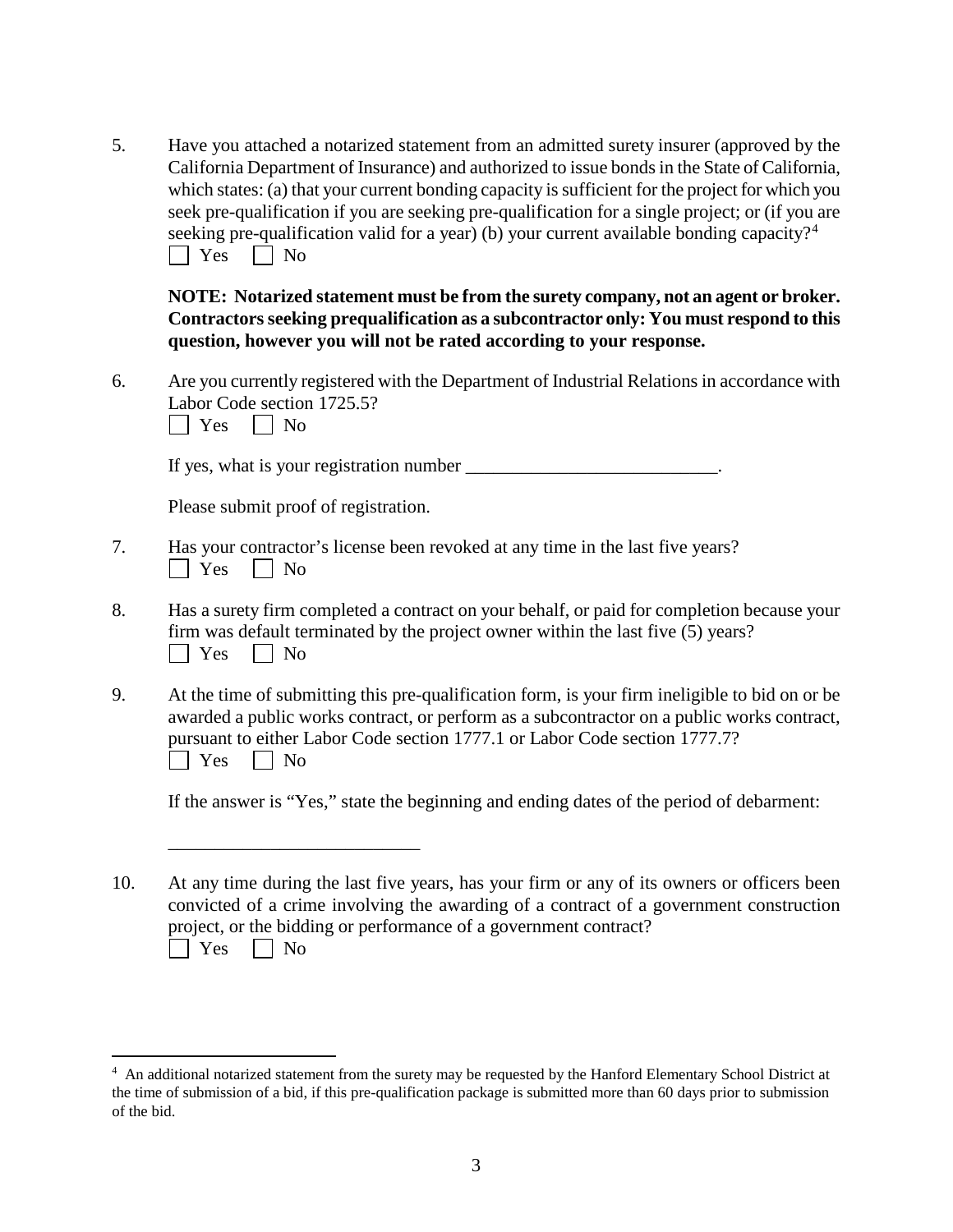# **PART II. ORGANIZATION, HISTORY, ORGANIZATIONAL PERFORMANCE, COMPLIANCE WITH CIVIL AND CRIMINAL LAWS**

#### **A. Current Organization and Structure of the Business**

#### **For Firms That Are Corporations:**

- 1a. Date incorporated :
- 1b. Under the laws of what state:
- 1c. Provide all the following information for each person who is either (a) an officer of the corporation (president, vice president, secretary, treasurer), or (b) the owner of at least ten per cent of the corporation's stock.

| Name | Position | Years with Co. | % Ownership | Last four Social Security * |
|------|----------|----------------|-------------|-----------------------------|
|      |          |                |             |                             |
|      |          |                |             |                             |
|      |          |                |             |                             |
|      |          |                |             |                             |
|      |          |                |             |                             |

1d. Identify every construction firm that any person listed above has been associated with (as owner, general partner, limited partner or officer) at any time during the last five years. **NOTE: For this question, "owner" and "partner" refer to ownership of ten per cent or more of the business, or 10 per cent or more of its stock, if the business is a corporation.** 

|               |                          | Dates of Person's Participation |
|---------------|--------------------------|---------------------------------|
| Person's Name | <b>Construction Firm</b> | with Firm                       |
|               |                          |                                 |
|               |                          |                                 |
|               |                          |                                 |
|               |                          |                                 |

# **For Firms That Are Partnerships:**

- 1a. Date of formation:
- 1b. Under the laws of what state:
- 1c. Provide all the following information for each partner who owns 10 per cent or more of the firm.

| Name | Position | Years with Co. | % Ownership | Last four Social Security #'s |
|------|----------|----------------|-------------|-------------------------------|
|      |          |                |             |                               |
|      |          |                |             |                               |
|      |          |                |             |                               |
|      |          |                |             |                               |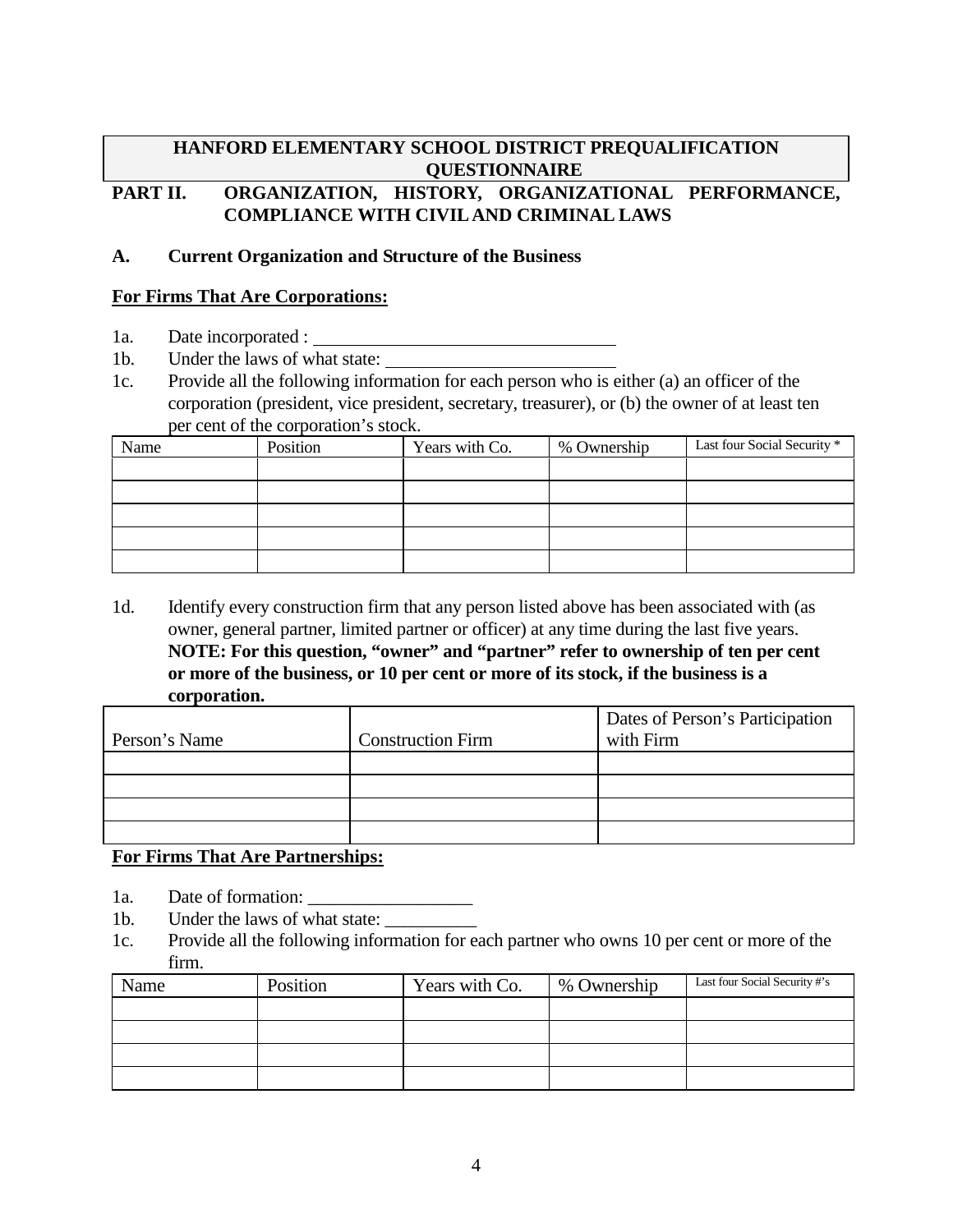\*last four numbers of Social Security is suitable.

1d. Identify every construction company that any partner has been associated with (as owner, general partner, limited partner or officer) at any time during the last five years. **NOTE: For this question, "owner" and "partner" refer to ownership of ten per cent or more of the business, or ten per cent or more of its stock, if the business is a corporation.** 

| Person's Name | <b>Construction Firm</b> | Dates of Person's Participation<br>with Firm |
|---------------|--------------------------|----------------------------------------------|
|               |                          |                                              |
|               |                          |                                              |
|               |                          |                                              |
|               |                          |                                              |

#### **For Firms That Are Sole Proprietorships:**

- 1a. Date of commencement of business.
- 1b. Social security number of company owner.
- 1c. Identify every construction firm that the business owner has been associated with (as owner, general partner, limited partner or officer) at any time during the last five years. **NOTE: For this question, "owner" and "partner" refer to ownership of ten per cent or more of the business, or ten per cent or more of its stock, if the business is a corporation.**

|               |                             | Dates of Person's Participation |
|---------------|-----------------------------|---------------------------------|
| Person's Name | <b>Construction Company</b> | with Company                    |
|               |                             |                                 |
|               |                             |                                 |
|               |                             |                                 |
|               |                             |                                 |

#### **For Firms That Intend to Make a Bid as Part of a Joint Venture:**

- 1a. Date of commencement of joint venture.
- 1b. Provide all of the following information for each firm that is a member of the joint venture that expects to bid on one or more projects:

| Name of firm | % Ownership of Joint Venture |
|--------------|------------------------------|
|              |                              |
|              |                              |
|              |                              |
|              |                              |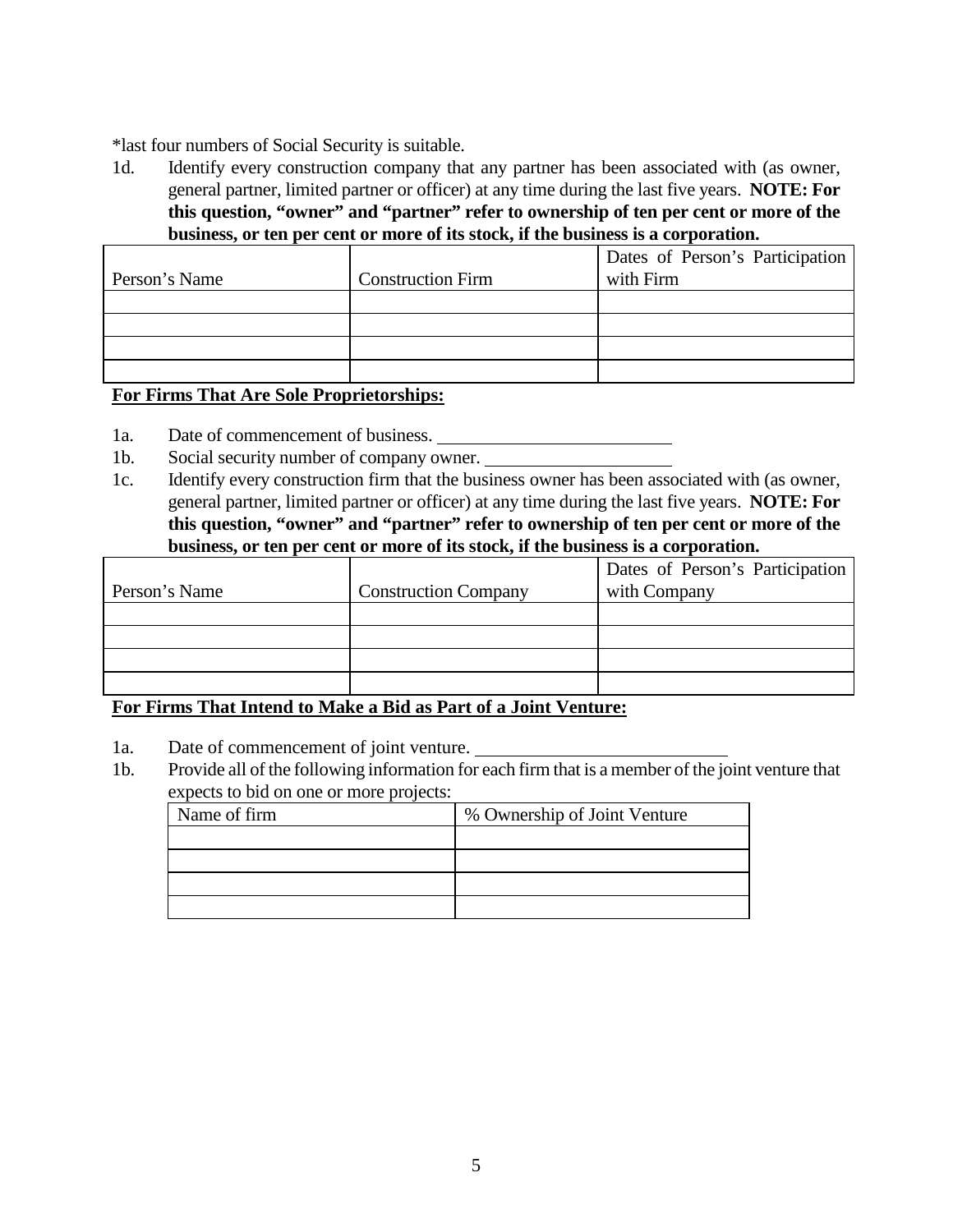#### **B. History of the Business and Organizational Performance**

- 2. How many years has your organization completed work for public agencies? Years:
- 3. Has your organization ever been licensed in California under a different name or different license number?  $\Box$  Yes  $\Box$  No

If "yes," please list all name(s) and license number(s), on a separate signed page.

4. Are you currently pre-qualified with any other school district?  $\Box$  Yes  $\Box$  No

> If yes, please identify the school district(s), with contact information and the dollar rating that you have been pre-qualified for at such school district(s), on a separate signed page.

5. Has there been any change in ownership of the firm at any time during the last three years? **NOTE: A corporation whose shares are publicly traded is not required to answer this question.**

| $\sim$ |  | า<br>м<br>ı |
|--------|--|-------------|
|--------|--|-------------|

If "yes," explain on a separate signed page.

6. Is the firm a subsidiary, parent, holding company or affiliate of another construction firm? **NOTE: Include information (including license number(s) about other firms if one firm owns 50 per cent or more of another, or if an owner, partner, or officer of your firm holds a similar position in another firm.**

|  | $\sim$ |  | N٥ |
|--|--------|--|----|
|--|--------|--|----|

If "yes," explain on a separate signed page. Please include all name(s) and license number(s)

7. Are any corporate officers, partners or owners connected to any other construction firms? **NOTE: Include information about other firms if an owner, partner, or officer of your firm holds a similar position in another firm.**  $\Box$  Yes  $\Box$  No

If "yes," explain on a separate signed page.

List your firm's gross revenues for each of the last three years:

| Year: |  |
|-------|--|
| Year: |  |

Year:  $\qquad \qquad$  \$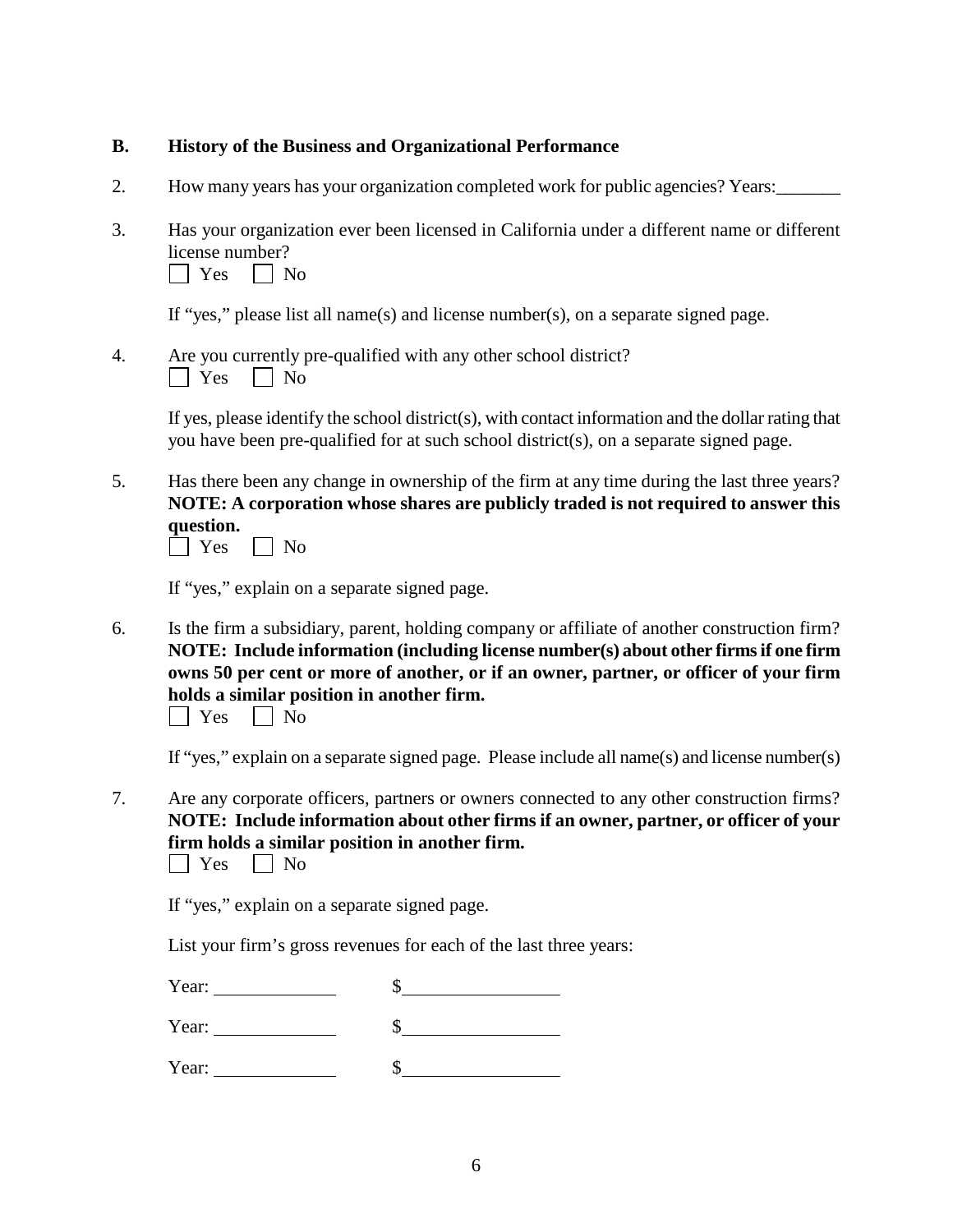- 8. How many years has your organization been in business in California as a contractor under your present business name and license number? Years
- 9. Is your firm currently the debtor in a bankruptcy case?  $\Box$  Yes  $\Box$  No

If "yes," please attach a copy of the bankruptcy petition, showing the case number, and the date on which the petition was filed.

10. If your firm is not currently in bankruptcy, was your firm in bankruptcy at any time during the last five years?



If "yes," please attach a copy of the bankruptcy petition, showing the case number and the date on which the petition was filed, and a copy of the Bankruptcy Court's discharge order, or of any other document that ended the case, if no discharge order was issued.

In what type of construction do you specialize?:

What was the largest amount of work completed in one year: \_\_\_\_\_\_\_\_\_\_\_\_\_\_\_\_\_\_\_\_\_

| Number of projects: | Year: | <b>Amount of Largest Project:</b> |
|---------------------|-------|-----------------------------------|
|                     |       |                                   |

#### **C. Licenses**

List all California construction license numbers, classifications and expiration dates of the California contractor licenses held by your firm:

If any of your firm's license(s) are held in the name of a corporation or partnership, list below the names of the qualifying individual(s) listed on the CSLB records who meet(s) the experience and examination requirements for each license.

| 11. | Has your firm changed names or license number in the past five years? |
|-----|-----------------------------------------------------------------------|
|     | $\Box$ Yes $\Box$ No                                                  |

If "yes," explain on a separate signed page, including the reason for the change.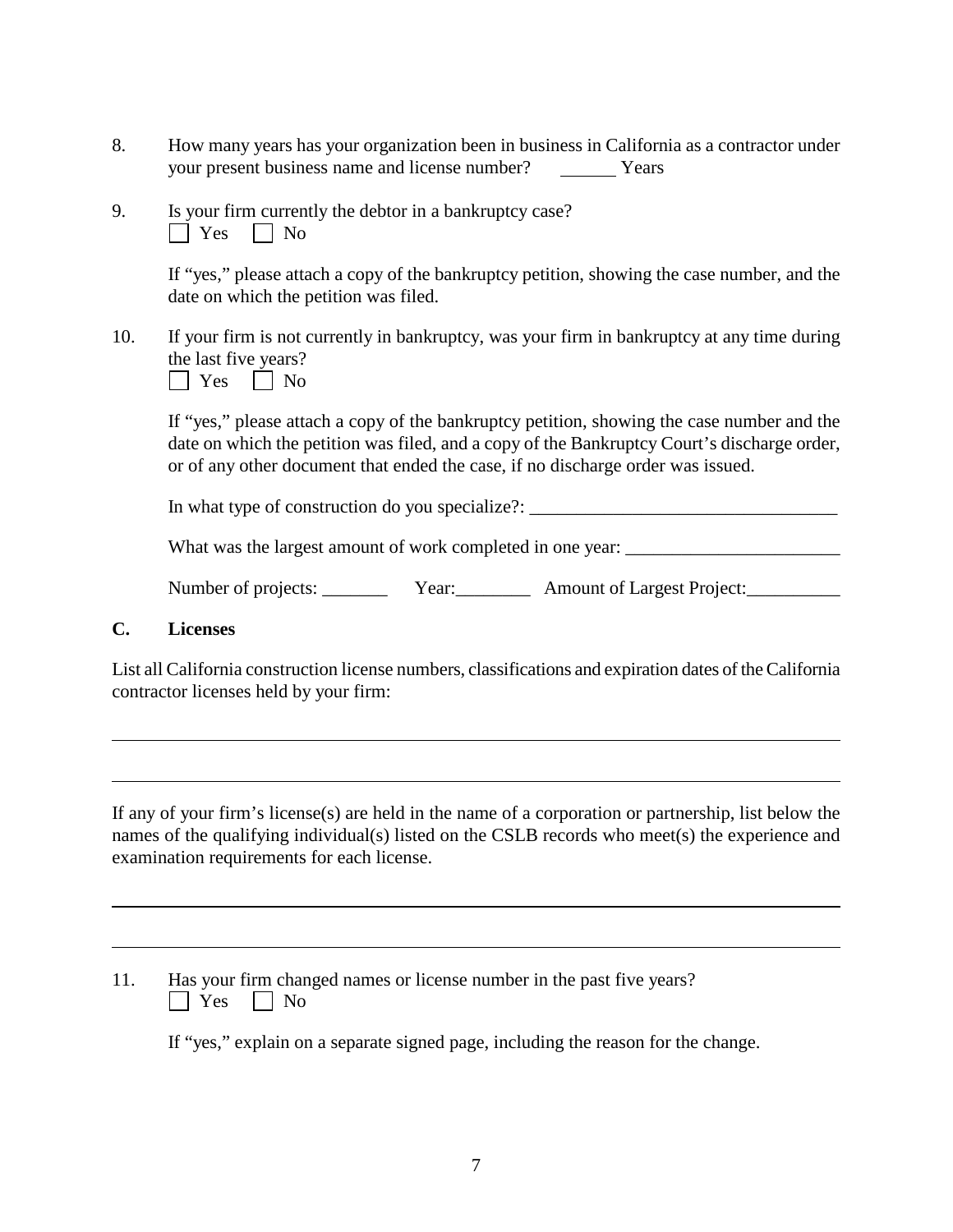12. Has any owner, partner or (for corporations) officer of your firm operated a construction firm under any other name in the last five years?  $\Box$  Yes  $\Box$  No

If "yes," explain on a separate signed page, including the reason for the change.

13. Has any CSLB license held by your firm or its Responsible Managing Employee (RME) or Responsible Managing Officer (RMO) been suspended within the last five years?  $\Box$  Yes  $\Box$  No

If "yes," please explain on a separate signed sheet.

#### **D. Surety and Bonding Information**

Bonding capacity: **Please provide a letter stating bondability from current surety company.** Also, please provide documentation from your surety (not agency) identifying the following: **NOTE: Contractors seeking prequalification as a subcontractor only: You must respond to this question, however you will not be rated according to your response.**

Name of bonding company/surety:

Name of surety agent/contact person, address and telephone number:

14. If your firm was required to pay a premium of more than one per cent for a performance and payment bond on any project(s) on which your firm worked at any time during the last three years, state the percentage that your firm was required to pay. You may provide an explanation for a percentage rate higher than one per cent, if you wish to do so. **NOTE: Contractors seeking prequalification as a subcontractor only: You must respond to this question, however you will not be rated according to your response.**

#### *(NOTE: Contractors seeking prequalification as a subcontractor only: Response will not be rated.)*

List all other sureties, not agencies (name, contact person, full address, phone number, largest bond obtained) that have written bonds for your firm during the last five years, including the dates during which each wrote the bonds (If necessary, list on separate signed sheet) **NOTE: Contractors seeking prequalification as a subcontractor only: You must respond to this question, however you will not be rated according to your response.:**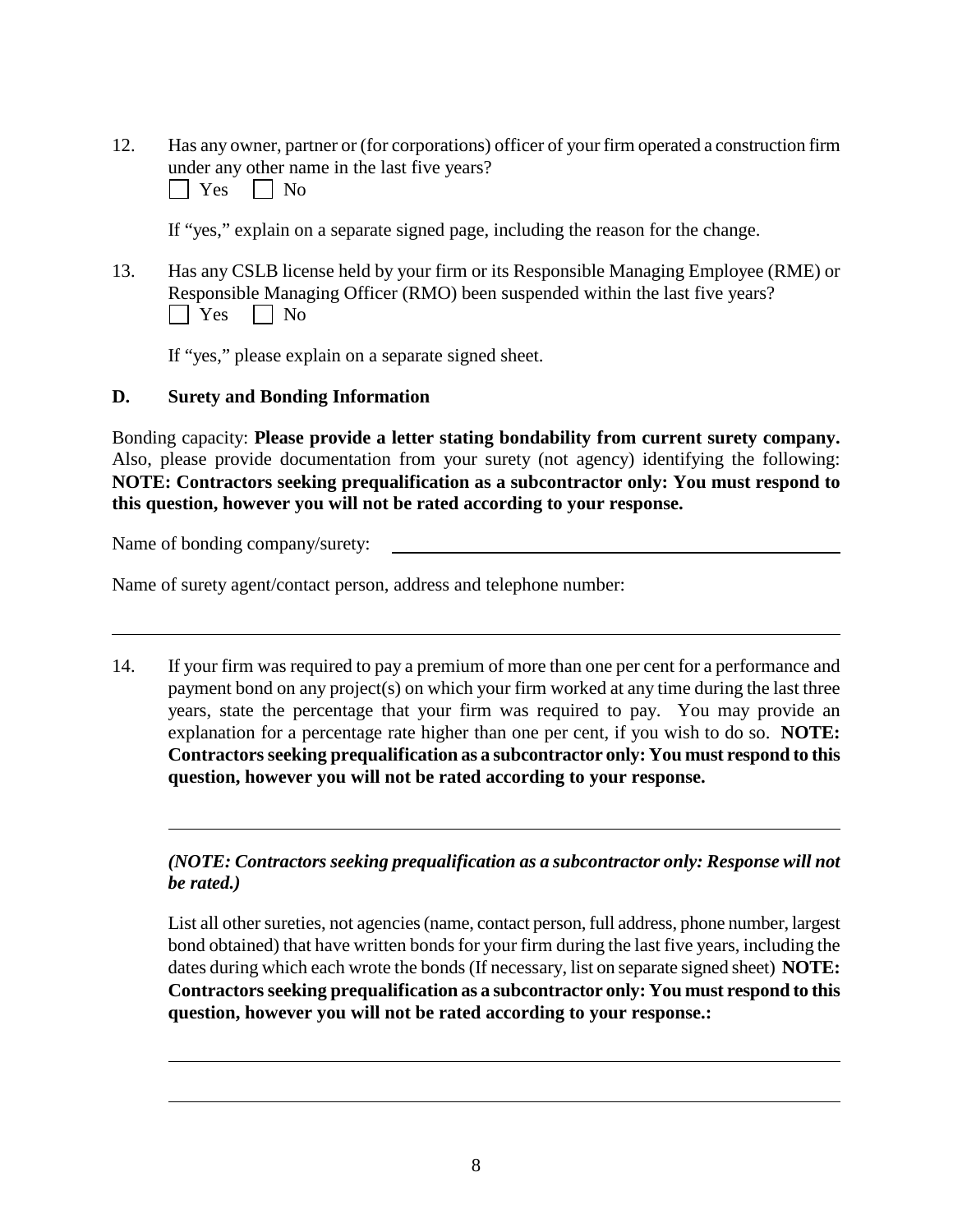15. During the last five years, has your firm ever been denied bond coverage by a surety company, or has there ever been a period of time when your firm had no surety bond in place during a public construction project when one was required? **NOTE: Contractors seeking prequalification as a subcontractor only: You must respond to this question, however you will not be rated according to your response.**  $\Box$  Yes  $\Box$  No

If yes, provide details on a separate signed sheet indicating the date when your firm was denied coverage and the name of the company or companies which denied coverage; and the period during which you had no surety bond in place.

#### *(NOTE: Contractors seeking prequalification as a subcontractor only: Response will not be rated.)*

16. At any time during the past five years, has any surety company made any payments on your firm's behalf as a result of a default, to satisfy any claims made against a performance or payment bond issued on your firm's behalf, in connection with a construction project, either public or private? **NOTE: Contractors seeking prequalification as a subcontractor only: You must respond to this question, however you will not be rated according to your response.**

| ∼<br>يمانس |  |
|------------|--|

If "yes," explain on a separate signed page the amount of each such claim, the name and telephone number of the claimant, the date of the claim, the grounds for the claim, the present status of the claim, the date of resolution of such claim if resolved, the method by which such was resolved if resolved, the nature of the resolution and the amount, if any, at which the claim was resolved.

#### *(NOTE: Contractors seeking prequalification as a subcontractor only: Response will not be rated.)*

17. Has your firm ever failed to complete a contract?  $\Box$  Yes  $\Box$  No

If "yes," explain on a separate signed page.

How many projects is your firm currently bonded for? \_\_\_\_\_\_\_\_\_\_\_\_\_\_\_\_\_\_\_\_\_\_\_\_\_\_\_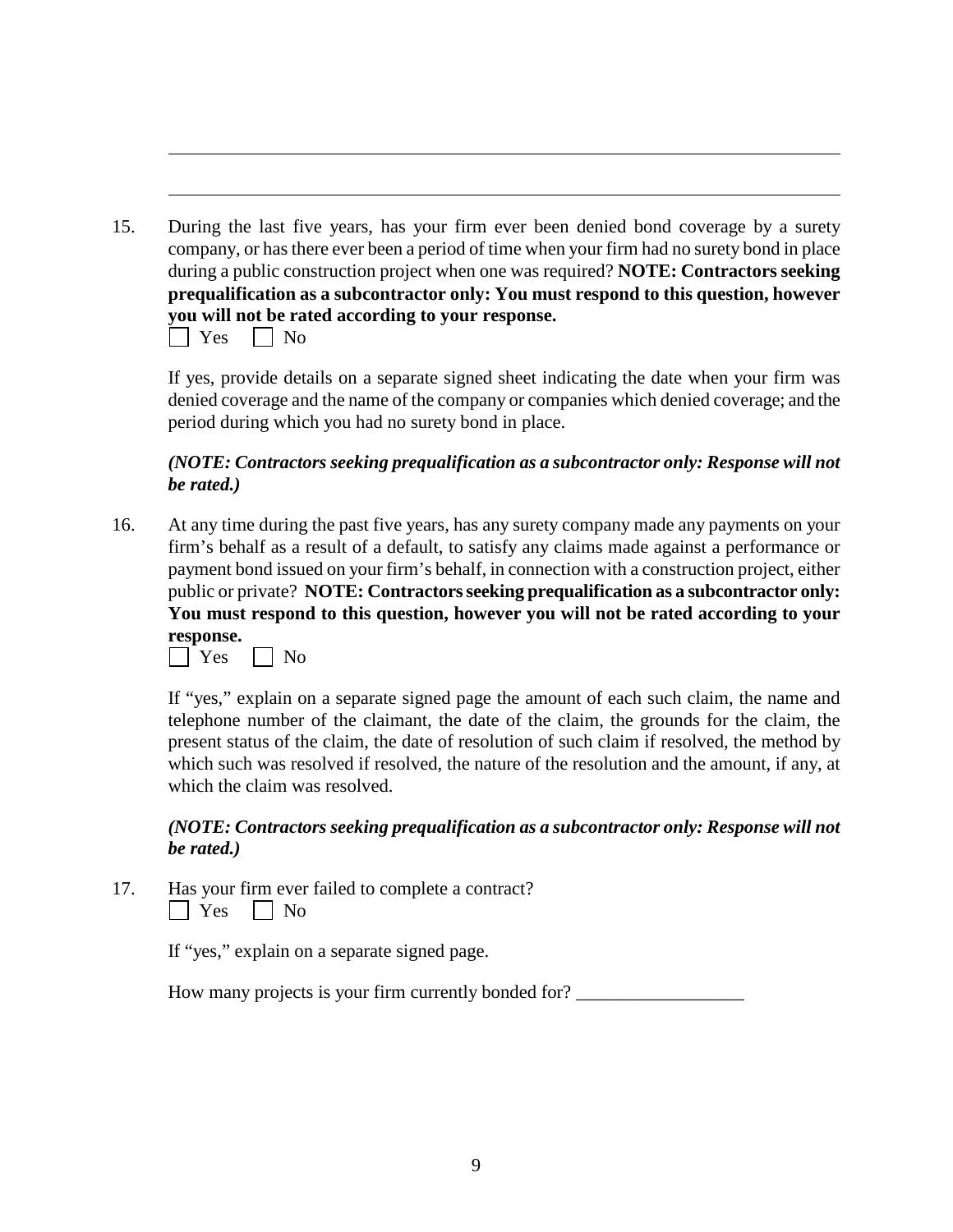#### What are the contract amounts your firm has currently bonded?

|          | Contracts         | <b>Amount Bonded</b> |  |
|----------|-------------------|----------------------|--|
|          |                   |                      |  |
|          |                   |                      |  |
|          |                   |                      |  |
|          |                   |                      |  |
|          |                   |                      |  |
| E.       | <b>Insurance</b>  |                      |  |
|          |                   |                      |  |
| Address: |                   |                      |  |
|          | City, State, Zip: |                      |  |
|          |                   |                      |  |
|          | Contact Person:   |                      |  |

18. How long have you been with this insurance company?

\_\_\_\_\_\_\_\_\_\_\_\_\_\_\_\_\_\_\_\_\_\_\_\_\_\_\_\_\_\_\_\_\_

If less than two years, please list prior insurance companies below:

| <b>Insurance Company</b> | Address | Phone | <b>Contact Person</b> | Year(s) |
|--------------------------|---------|-------|-----------------------|---------|
|                          |         |       |                       |         |
|                          |         |       |                       |         |
|                          |         |       |                       |         |
|                          |         |       |                       |         |
|                          |         |       |                       |         |
|                          |         |       |                       |         |

19. In the last five years has any insurance carrier, for any form of insurance, refused to renew the insurance policy for your firm?  $\Box$  Yes  $\Box$  No

If "yes," explain on a separate signed page. Name the insurance carrier, the form of insurance and the year of the refusal.

20. Has your organization ever had insurance terminated by a carrier in the past five (5) years due to an excessive claims history and/or nonpayment of premium?

 $\Box$  Yes  $\Box$  No

If "yes," explain on a separate signed sheet. Name the insurance carrier, the form of insurance, and year of termination.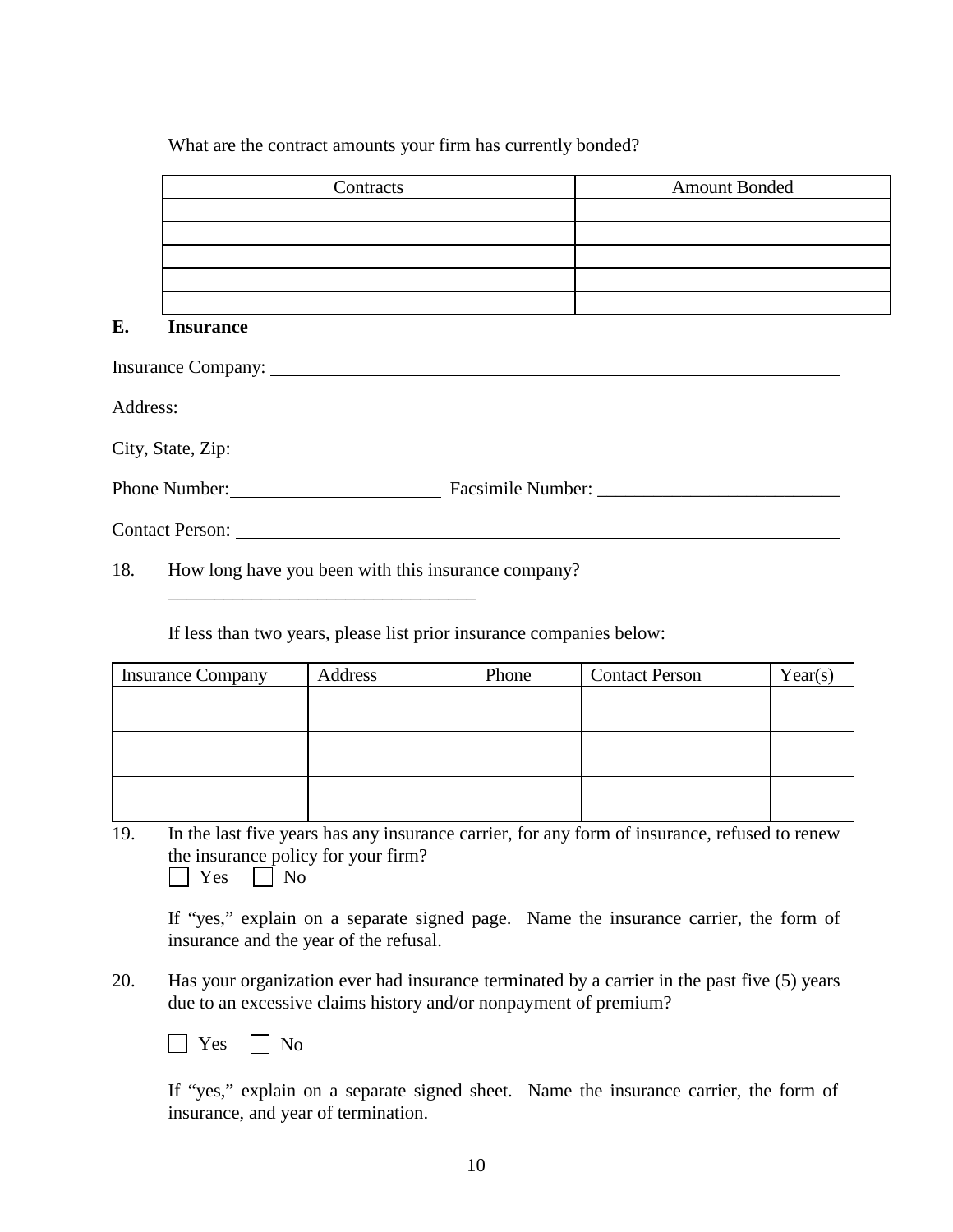## **F. Safety Program & Workers' Compensation**

Each bidder shall submit a copy of the Table of Contents from bidder's established safety/injury prevention program which complies with the Contract Documents and all applicable governmental regulations. After determination of the successful bidder, its subcontractors must submit a copy of their respective safety/injury prevention programs within five (5) days of the District's request.

Bidder:

 $Signature:$ 

By: \_\_\_\_\_\_\_\_\_\_\_\_\_\_\_\_\_\_\_\_\_\_\_\_\_\_\_\_\_\_\_\_\_\_\_\_\_\_\_\_\_\_\_

Date:

Each bidder shall submit its workers' compensation experience modification factor. After determination of the successful bidder, its subcontractors must submit their workers compensation modification factor within five (5) days of District's request.

21. List your firm's Experience Modification Rate (EMR) (California Workers' Compensation Insurance) for each of the past premium years:

Current Year:

Previous Year:

Year Prior to Previous Year:

If your EMR for any of these three years is or was 1.25 or higher you may, if you wish, attach a letter of explanation.

22. Within the last five years has there ever been a period when your firm had employees but was without workers' compensation insurance or state-approved self-insurance?  $\Box$  Yes  $\Box$  No

If "yes," please explain the reason for the absence of workers' compensation insurance on a separate signed page. If "No," please provide a statement by your current workers' compensation insurance carrier that verifies periods of workers' compensation insurance coverage for the last five years. (If your firm has been in the construction business for less than five years, provide a statement by your workers' compensation insurance carrier verifying continuous workers' compensation insurance coverage for the period that your firm has been in the construction business.)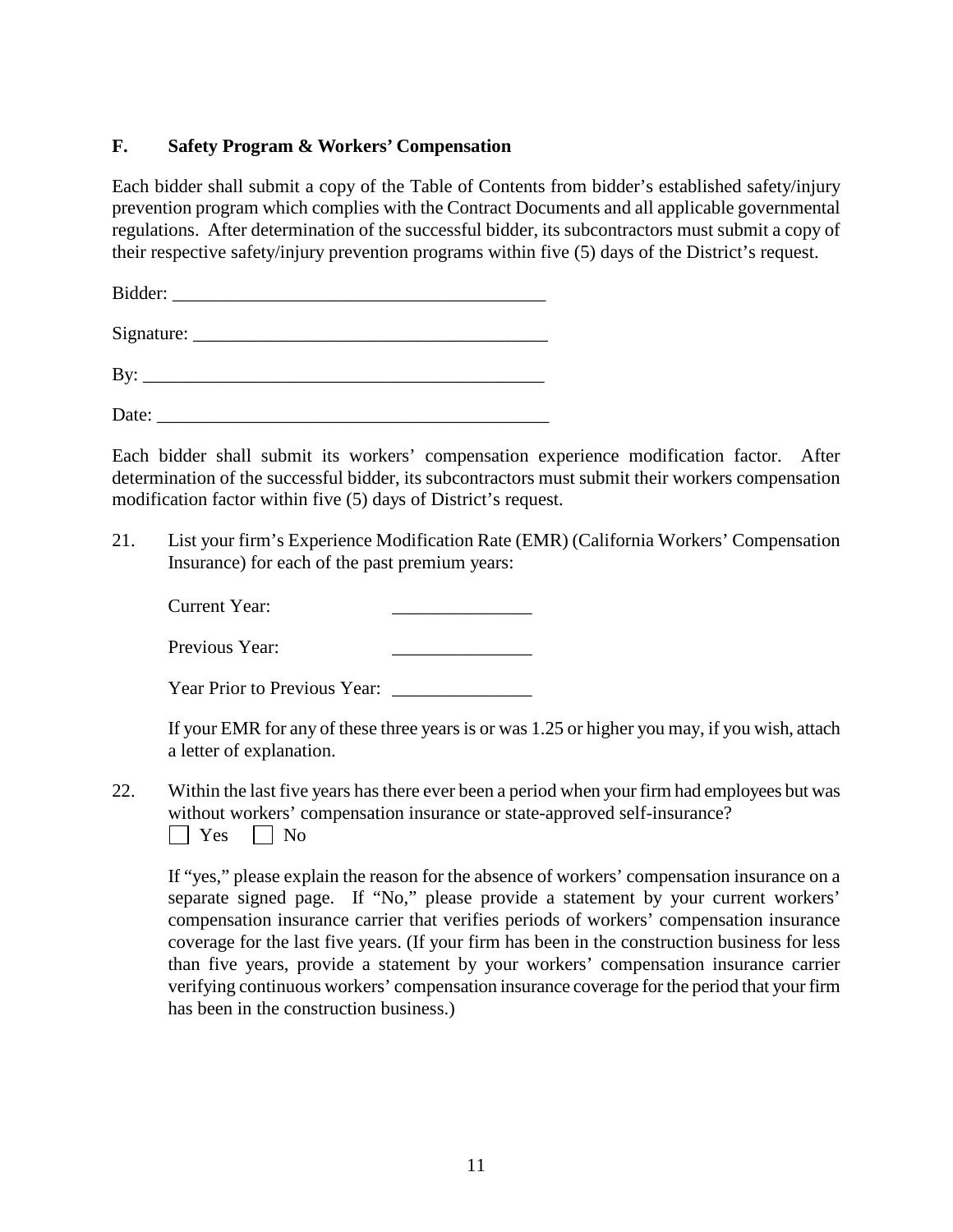## **G. Compliance with Occupational Safety and Health Laws and with Other Labor Legislation Safety**

Each bidder, and its subcontractors, must declare any serious or willful violations of Part 1 (commencing with Section 6300) of Division 5 of the California Labor Code received during the last five years. This information must include all construction work undertaken in the United States by the bidder and any affiliate of the bidder. Separate information shall be submitted for each particular partnership, joint venture, corporation, Limited Liability Company or individual bidder or subcontractor. The bidder or its subcontractors may be requested to submit additional information or explanation of data, which District may require for evaluating the safety record. The term "affiliate" shall mean any firm, corporation, partnership, joint venture, limited liability company or association which is a member, joint venturer or partner of the bidder, or any such entity which owns a substantial interest in, or is owned in common with, the bidder, its subcontractor or any of its members, joint venturers or partners, or any such entity in which the bidder, its subcontractor, or any of their members, joint venturers or partners own a substantial interest.

23. Has your firm ever received a serious or willful safety violation during the last five (5) years?  $\Box$  Yes  $\Box$  No

If "yes," attached a separate signed page describing the violation, including information about the dates, the nature of the violation, the project on which the citation(s) was or were issued, the amount of penalty paid, if any.

24. Has CAL OSHA cited and assessed penalties against your firm for any "serious," "willful" or "repeat" violations of its safety or health regulations in the past five years? **NOTE: If you have filed an appeal of a citation, and the Occupational Safety and Health Appeals Board has not yet ruled on your appeal, you need not include information about it.**  $\Box$  Yes  $\Box$  No

If "yes," attached a separate signed page describing the citations, including information about the dates of the citations, the nature of the violation, the project on which the citation(s) was or were issued, the amount of penalty paid, if any. If the citation was appealed to the Occupational Safety and Health Appeals Board and a decision has been issued, state the case number and the date of the decision.

25. Has the federal Occupational Safety and Health Administration cited and assessed penalties against your firm in the past five years? **NOTE: If you have filed an appeal of a citation and the Appeals Board has not yet ruled on your appeal, or if there is a court appeal pending, you need not include information about the citation.**  $\Box$  Yes  $\Box$  No

If "yes," attach a separate signed page describing each citation.

26. Has the EPA or any Air Quality Management District or any Regional Water Quality Control Board or any local authorities cited and assessed penalties against either your firm or the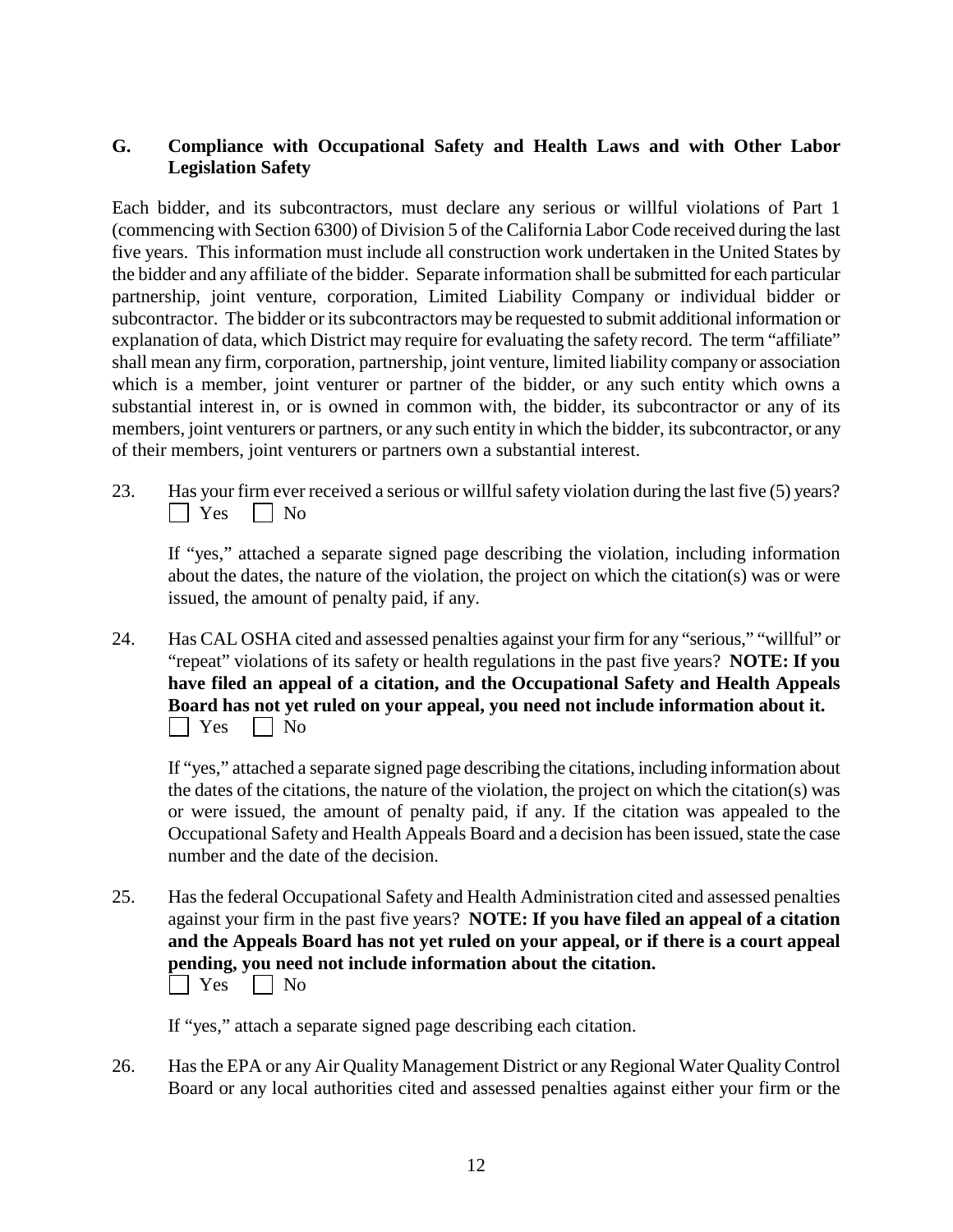owner of a project on which your firm was the contractor, in the past five years? **NOTE: If you have filed an appeal of a citation and the Appeals Board has not yet ruled on your appeal, or if there is a court appeal pending, you need not include information about the citation.**

| $\sim$<br>- 1 |  | No |
|---------------|--|----|
|---------------|--|----|

If "yes," attach a separate signed page describing each citation.

- 27. How often do you require documented safety meetings to be held for construction employees and field supervisors during the course of a project?
- 28. How often do you conduct documented safety inspections on a construction site? Daily **Example 2** Weekly **Example 2** Ouarterly **Example 2** Ouarterly 2
- 29. Does your firm currently have a safety plan which complies with the current OSHA standards?  $\Box$  Yes  $\Box$  No
- 30. Have any of your subcontractors you retained ever received a serious or willful industrial safety violation durign the last five (5) years?<br>  $\Box$  Yes  $\Box$  No  $\Box$  No

If "yes," attach a separate signed page listing each subcontractor, its license number and provide a brief explanation.

#### **H. Prevailing Wage and Apprenticeship Compliance Record**

31. Has there been more than one occasion during the last five years in which your firm was required to pay either back wages or penalties for your own firm's failure to comply with the state's prevailing wage laws? **NOTE: This question refers only to your own firm's violation of prevailing wage laws, not to violations of the prevailing wage laws by a subcontractor.** 

 $\Box$  Yes  $\Box$  No

If "yes," attach a separate signed page or pages, describing the nature of each violation, identifying the name of the project, the date of its completion, the public agency for which it was constructed; the number of employees who were initially underpaid and the amount of back wages and penalties that you were required to pay.

32. During the last five years, has there been more than one occasion in which your own firm has been penalized or required to pay back wages for failure to comply with the **federal** Davis-Bacon prevailing wage requirements?

 $\Box$  Yes  $\Box$  No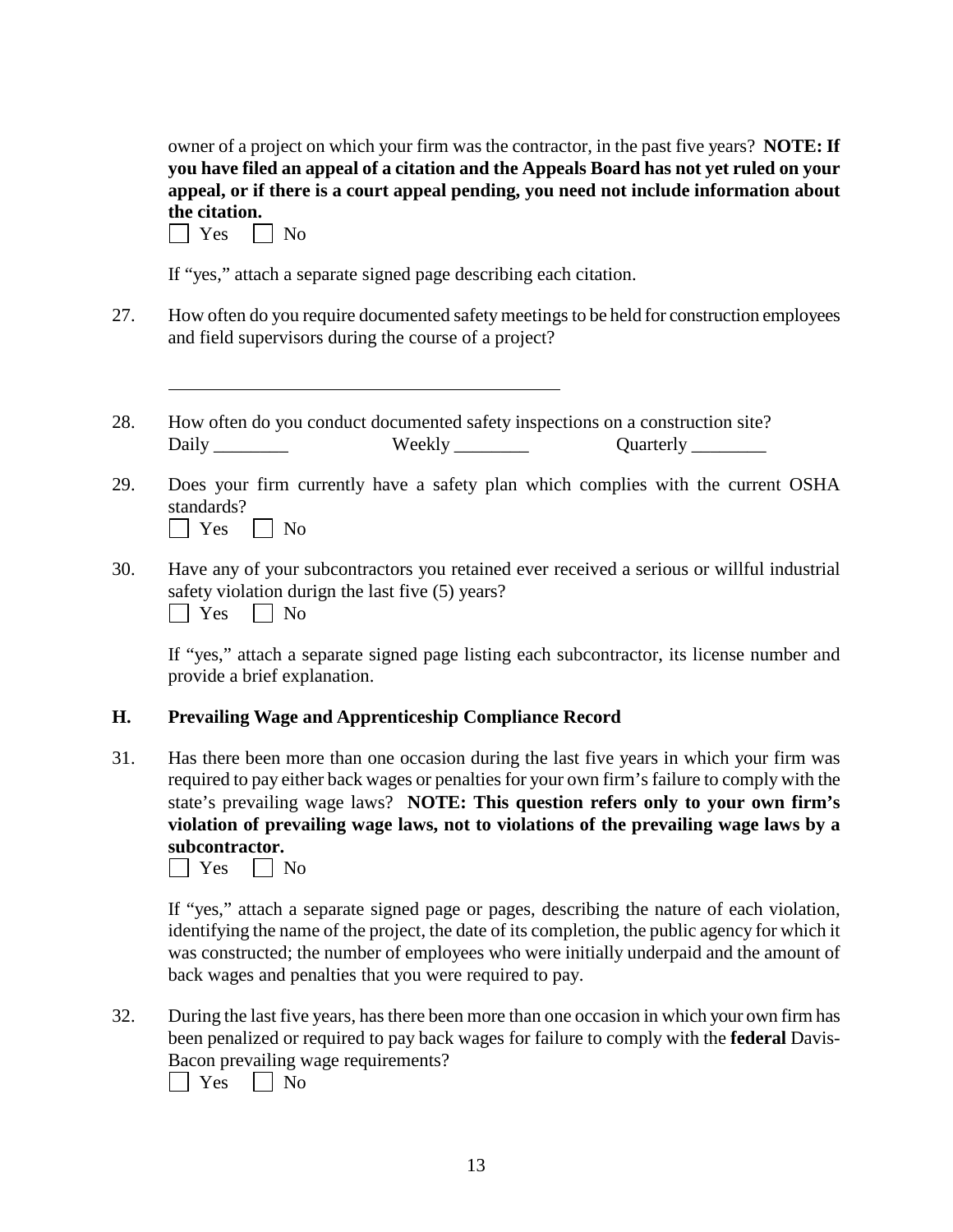If "yes," attach a separate signed page or pages describing the nature of the violation, identifying the name of the project, the date of its completion, the public agency for which it was constructed; the number of employees who were initially underpaid, the amount of back wages you were required to pay along with the amount of any penalty paid.

33. Provide the **name, address and telephone number** of the apprenticeship program (approved by the California Apprenticeship Council) from whom you intend to request the dispatch of apprentices to your company for use on any public work project for which you are awarded a contract by the District*.*

34. If your firm operates its own State-approved apprenticeship program:

- (a) Identify the craft or crafts in which your firm provided apprenticeship training in the past year.
- (b) State the year in which each such apprenticeship program was approved, and attach evidence of the most recent California Apprenticeship Council approval(s) of your apprenticeship program(s).
- (c) State the number of individuals who were employed by your firm as apprentices at any time during the past three years in each apprenticeship and the number of persons who, during the past three years, completed apprenticeships in each craft while employed by your firm.

 $\Box$  Yes  $\Box$  No

If "yes," provide the date(s) of such findings, and attach copies of the Department's final decision(s)

<sup>35.</sup> At any time during the last five years, has your firm been found to have violated any provision of California apprenticeship laws or regulations, or the laws pertaining to use of apprentices on public works? **NOTE: You may omit reference to any incident that occurred prior to January 1, 1998, if the violation was by a subcontractor and your firm, as general contractor on a project, had no knowledge of the subcontractor's violation at the time they occurred.**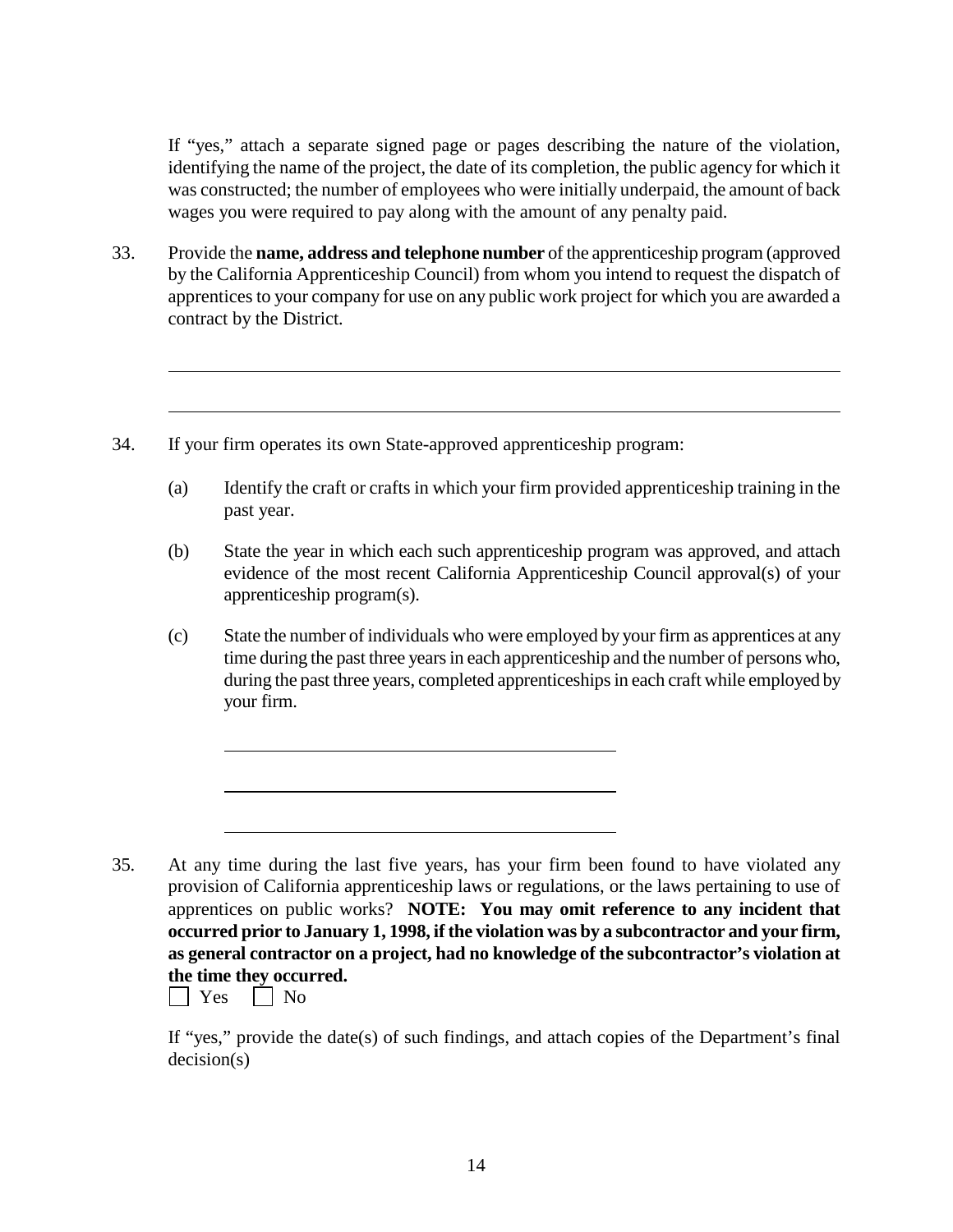#### **I. Disputes**

36. At any time in the last five years has your firm been assessed and paid liquidated damages after completion of a project under a construction contract with either a public or private owner?

 $\Box$  Yes  $\Box$  No

If yes, explain on a separate signed page, identifying all such projects by owner, owner's address, the date of completion of the project, amount of liquidated damages assessed and all other information necessary to fully explain the assessment of liquidated damages.

37. In the last five years has your firm, or any firm with which any of your company's owners, officers or partners was associated, been debarred, disqualified, removed or otherwise prevented from bidding on, or completing, any government agency or public works project for any reason? **NOTE: "Associated with" refers to another construction firm in which an owner, partner or officer of your firm held a similar position, and which is listed in response to question 1c or 1d on this form.**



If "yes," explain on a separate signed page. State whether the firm involved was the firm applying for pre-qualification here or another firm. Identify by name of the company, the name of the person within your firm who was associated with that company, the year of the event, the owner of the project, the project and the basis for the action.

38. In the last five years has your firm been denied an award of a public works contract based on a finding by a public agency that your company was not a responsible bidder?  $\Box$  Yes  $\Box$  No

If "yes," explain on a separate signed page. Identify the year of the event, the owner, the project and the basis for the finding by the public agency.

\* \* \* \* \*

**NOTE: The following two questions refer only to disputes between your firm and the owner of a project. You need not include information about disputes between your firm and a supplier, another contractor, or subcontractor. You need not include information about "pass-through" disputes in which the actual dispute is between a sub-contractor and a project owner. Also, you may omit reference to all disputes about amounts of less than \$50,000.**

39. In the past five years has any claim **against** your firm concerning your firm's work on a construction project in California been **filed in court or arbitration?**  $\Box$  Yes  $\Box$  No

If "yes," on separate signed sheets of paper identify the claim(s) by providing the project name, date of the claim, name of the claimant, a brief description of the nature of the claim,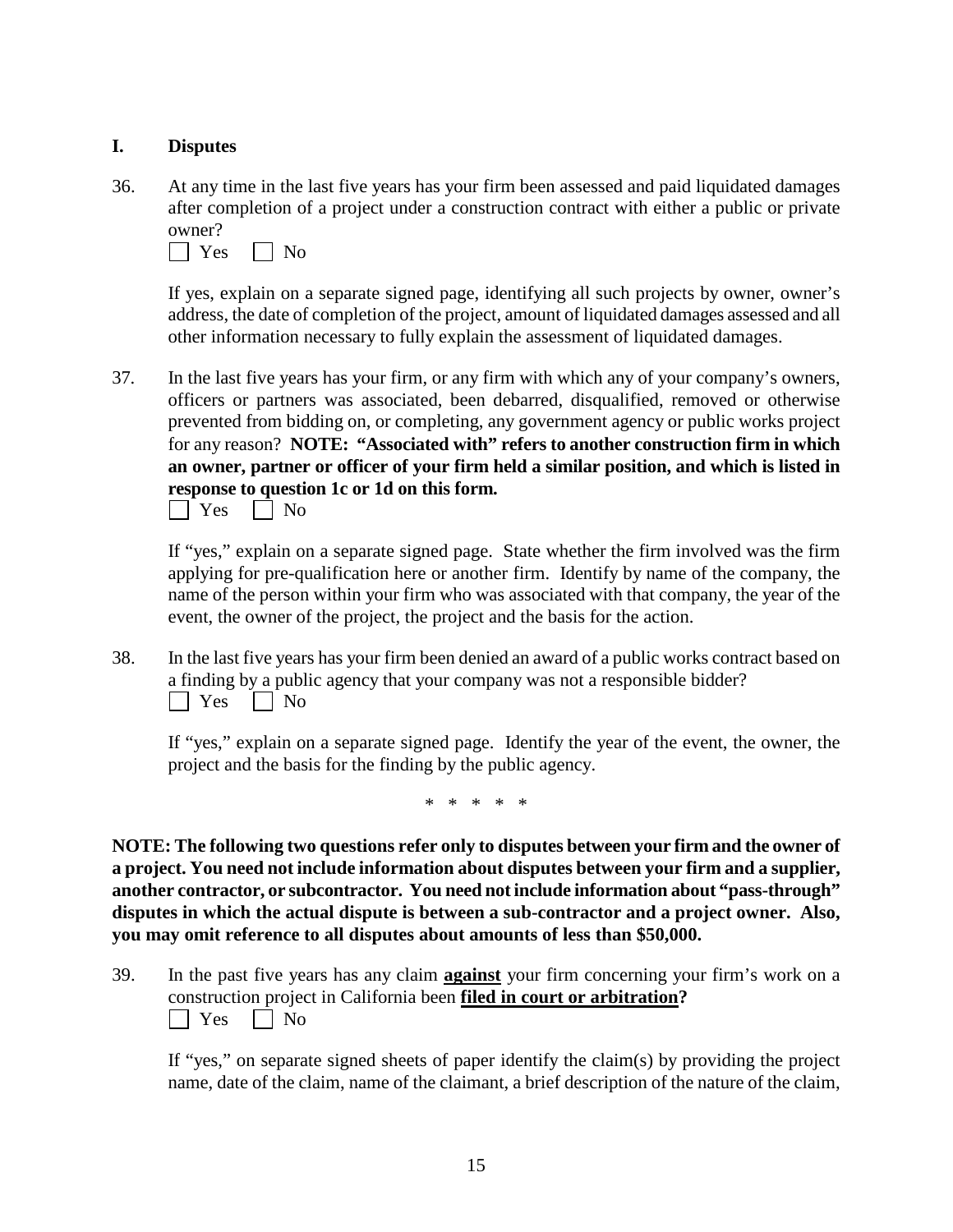the court in which the case was filed and a brief description of the status of the claim (pending or, if resolved, a brief description of the resolution).

40. In the past five years has your firm made any claim against a project owner concerning work on a project in California or payment for a contract in California and **filed that claim in court or arbitration**?



If "yes," on separate signed sheets of paper identify the claim by providing the project name, date of the claim, name of the entity (or entities) against whom the claim was filed, a brief description of the nature of the claim, the court in which the case was filed and a brief description of the status of the claim (pending, or if resolved, a brief description of the resolution).

# **J. Criminal Matters and Related Civil Suits**

41. Has your firm or any of its owners, officers or partners ever been found liable in a civil suit or found guilty in a criminal action for making any false claim or material misrepresentation to any public agency or entity?

| $\overline{ }$<br>- 1 |  |  |
|-----------------------|--|--|
|-----------------------|--|--|

If "yes," explain on a separate signed page, including identifying who was involved, the name of the public agency, the date of the investigation and the grounds for the finding.

42. Has your firm or any of its owners, officers or partners ever been convicted of a crime involving any federal, state, or local law related to construction?  $\Box$  Yes  $\Box$  No

If "yes," explain on a separate signed page, including identifying who was involved, the name of the public agency, the date of the conviction and the grounds for the conviction.

43. Has your firm or any of its owners, officers or partners ever been convicted of a federal or state crime of fraud, theft, or any other act of dishonesty?  $\Box$  Yes  $\Box$  No

If "yes," identify on a separate signed page the person or persons convicted, the court (the county if a state court, the district or location of the federal court), the year and the criminal conduct.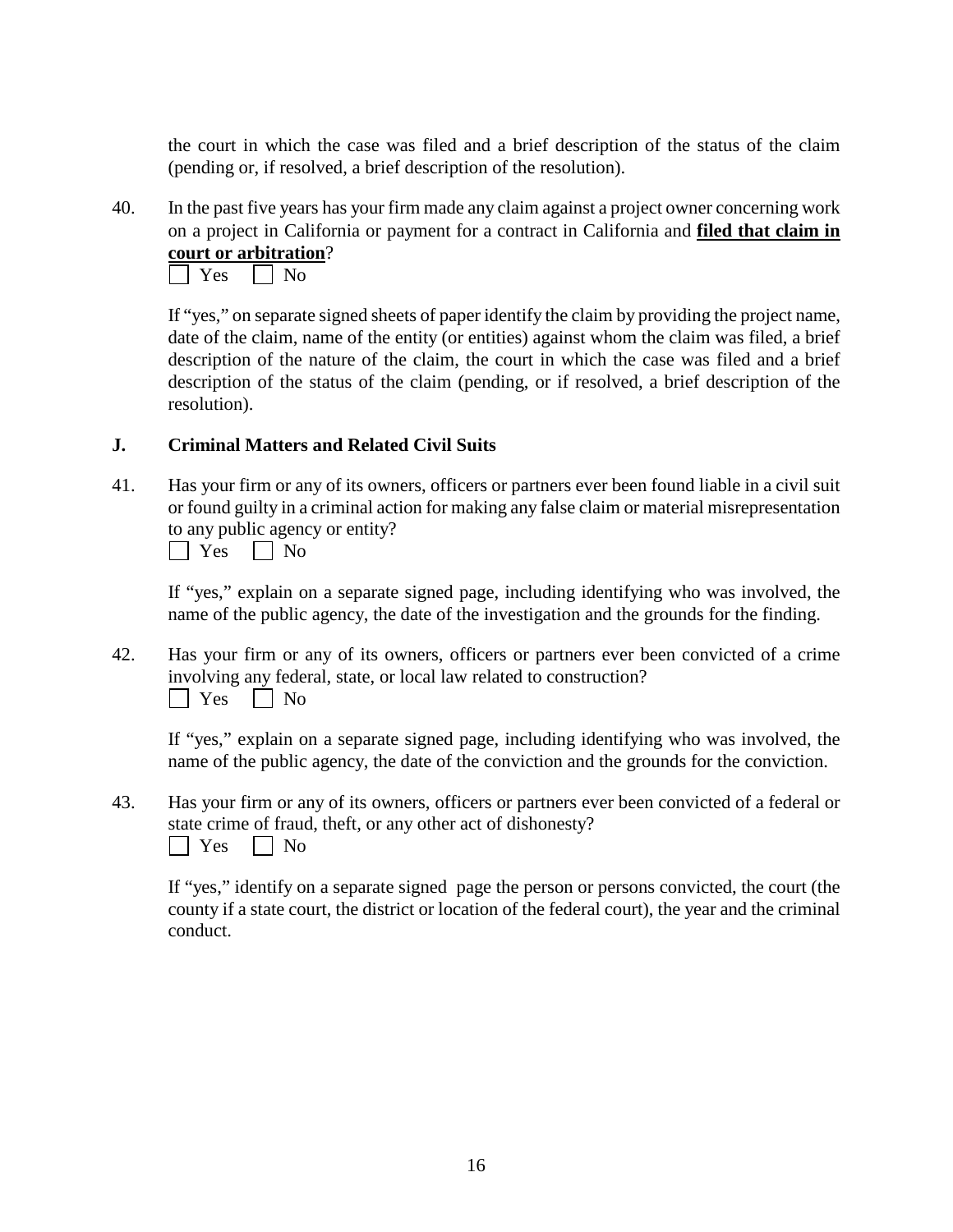# **PART III. FINANCIAL INFORMATION**

Audited or reviewed statements are required for all construction projects totaling over \$1,000,000 or more (A certificate of a licensed accountant will be required in all cases).

#### **1. COMPLETE THIS CERTIFICATE FOR A REVIEW ONLY OF FINANCIAL STATEMENT**

We have reviewed the accompanying financial statement of \_\_\_\_\_\_\_\_\_\_\_\_\_\_\_\_\_\_\_\_\_\_\_

\_\_\_\_\_\_\_\_\_\_\_\_\_\_\_\_\_\_\_\_\_\_\_\_\_\_\_\_\_\_\_\_\_ as of \_\_\_\_\_\_\_\_\_\_\_\_\_\_\_\_\_\_\_. The information included in the financial statement is the representation of the management of the above firm.

Based on our review with the exception of the matter(s) described in the following paragraph(s), we are not aware of any material modifications that should be made to the accompanying financial statements in order for them to be in conformity with generally accepted accounting principles.

\_\_\_\_\_\_\_\_\_\_\_\_\_\_\_\_\_\_\_\_\_\_\_\_\_\_\_\_\_ \_\_\_\_\_\_\_\_\_\_\_\_\_\_\_\_\_\_\_\_\_\_\_\_\_\_\_\_\_\_\_\_

\_\_\_\_\_\_\_\_\_\_\_\_\_\_\_\_\_\_\_\_\_\_\_\_\_\_\_\_\_ \_\_\_\_\_\_\_\_\_\_\_\_\_\_\_\_\_\_\_\_\_\_\_\_\_\_\_\_\_\_\_\_

(Type Name of Firm) (Accountant Signature)

(Telephone Number) (License Number)

(NOTE THIS REVIEW CONSISTS PRINCIPALLY OF INQUIRIES OF MANAGEMENT AND APPROPRIATE ANALYTICAL PROCEDURES APPLIED TO THIS FINANCIAL DATA. IT IS SUBSTANTIALLY LESS IN SCOPE THAN AN EXAMINATION IN ACCORDANCE WITH GENERALLY ACCEPTED AUDITING STANDARDS, THE OBJECTIConsider approval of amendment to previously adopted District prequalification standards.VE OF WHICH IS THE EXPRESSION OF AN OPINION REGARDING THE FINANCIAL STATEMENTS TAKEN AS A WHOLE. ACCORDINGLY, WE HAVE NOT EXPRESSED SUCH AN OPINION.)

(NOTE FINANCIAL STATEMENTS THAT HAVE BEEN SIGNED BY A LICENCED ACCOUNTANT WILL BE ACCEPTED IN LEIU OF THIS CERTIFICATON.)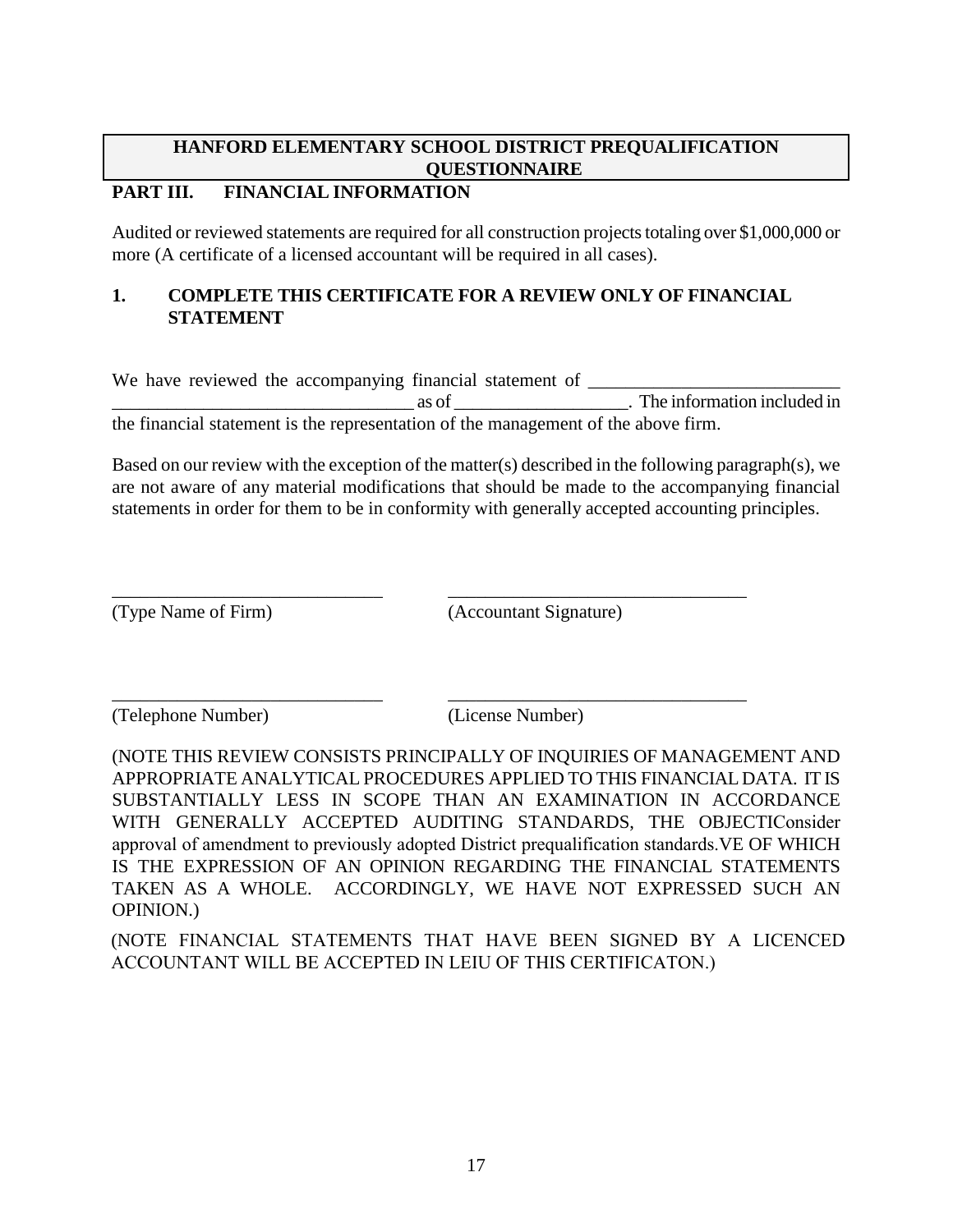# **PART IV. FINANCIAL INFORMATION**

Audited or reviewed statements are required for all construction projects totaling over \$1,000,000 or more (A certificate of a licensed accountant will be required in all cases)

# 1. **COMPLETE THIS CERTIFICATE FOR AN AUDIT OF FINANCIAL STATEMENT**

STATE OF:

We have examined the Financial Statement of  $\Box$ of \_\_\_\_\_\_\_\_\_\_\_\_\_\_\_\_\_\_\_\_\_. Our examination was made in accordance with generally accepted auditing standards, and accordingly included such tests of the accounting records and such other auditing procedures as we considered necessary in the circumstances.

In our opinion, the accompanying financial statement included on pages \_\_\_\_\_\_\_ to \_\_\_\_\_\_, inclusive, sets forth fairly, in all material respects, the financial condition of \_\_\_\_\_\_\_\_\_\_\_\_\_\_\_\_\_\_\_\_\_\_\_\_\_\_\_\_\_\_\_\_\_\_\_ as of \_\_\_\_\_\_\_\_\_\_\_\_\_\_\_\_, in conformity with generally accepted accounting principles.

\_\_\_\_\_\_\_\_\_\_\_\_\_\_\_\_\_\_\_\_\_\_\_\_\_\_\_\_\_ \_\_\_\_\_\_\_\_\_\_\_\_\_\_\_\_\_\_\_\_\_\_\_\_\_\_\_\_\_\_\_\_

\_\_\_\_\_\_\_\_\_\_\_\_\_\_\_\_\_\_\_\_\_\_\_\_\_\_\_\_\_ \_\_\_\_\_\_\_\_\_\_\_\_\_\_\_\_\_\_\_\_\_\_\_\_\_\_\_\_\_\_\_\_

(Type Name of Firm) (Accountant Signature)

(Telephone Number) (License Number)

Special Note to Accountant: the above Certificate of Accountant shall not be made by any individual who is in the regular employ of the individual, partnership or corporation submitting the statement; or by any individual who is a member of the firm with more than ten percent financial interest.

(NOTE FINANCIAL STATEMENTS THAT HAVE BEEN SIGNED BY A LICENCED ACCOUNTANT WILL BE ACCEPTED IN LEIU OF THIS CERTIFICATON.)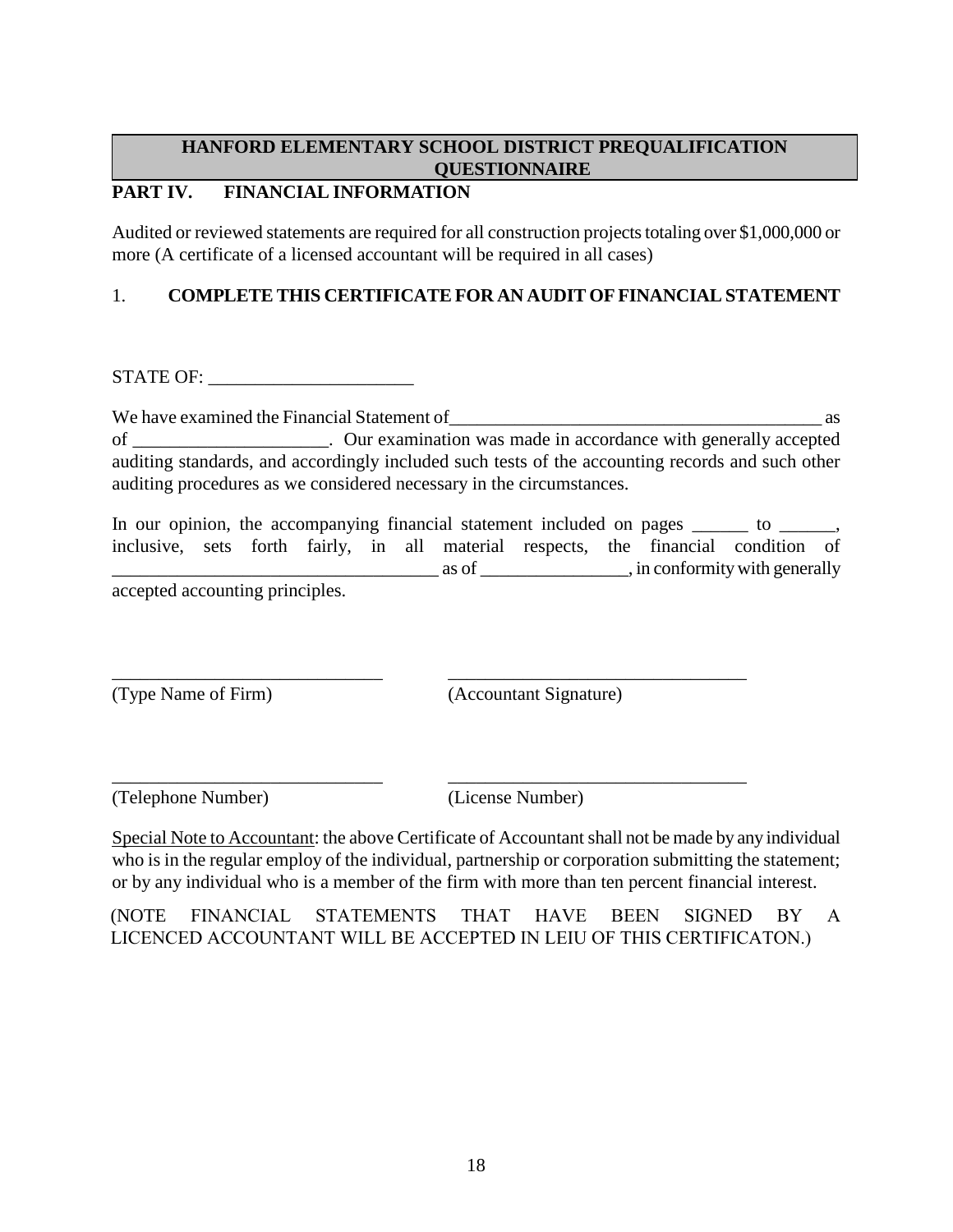# **ACCOUNTANT'S RELEASE LETTER**

By signing the form below, I authorize the Hanford Elementary School District to contact our company's licensed accounting firm to verify our most recent audited or reviewed financial statement. I understand the financial statement is confidential information and is not open to public inspection.

\_\_\_\_\_\_\_\_\_\_\_\_\_\_\_\_\_\_\_\_\_\_\_\_\_\_\_\_\_\_\_\_\_\_\_\_\_\_\_\_\_\_\_\_\_\_\_\_\_\_\_\_\_\_\_\_\_\_\_\_\_\_\_\_\_\_\_\_\_\_\_\_\_\_\_\_\_\_

\_\_\_\_\_\_\_\_\_\_\_\_\_\_\_\_\_\_\_\_\_\_\_\_\_\_\_\_\_\_\_\_\_\_\_\_\_\_\_\_\_\_\_\_\_\_\_\_\_\_\_\_\_\_\_\_\_\_\_\_\_\_\_\_\_\_\_\_\_\_\_\_\_\_\_\_\_\_

\_\_\_\_\_\_\_\_\_\_\_\_\_\_\_\_\_\_\_\_\_\_\_\_\_\_\_\_\_\_\_\_\_\_\_\_\_\_\_\_\_\_\_\_\_\_\_\_\_\_\_\_\_\_\_\_\_\_\_\_\_\_\_\_\_\_\_\_\_\_\_\_\_\_\_\_\_\_

\_\_\_\_\_\_\_\_\_\_\_\_\_\_\_\_\_\_\_\_\_\_\_\_\_\_\_\_\_\_\_\_\_\_\_\_\_\_\_\_\_\_\_\_\_\_\_\_\_\_\_\_\_\_\_\_\_\_\_\_\_\_\_\_\_\_\_\_\_\_\_\_\_\_\_\_\_\_

Signature

Printed Name / Title

Company Name

Date